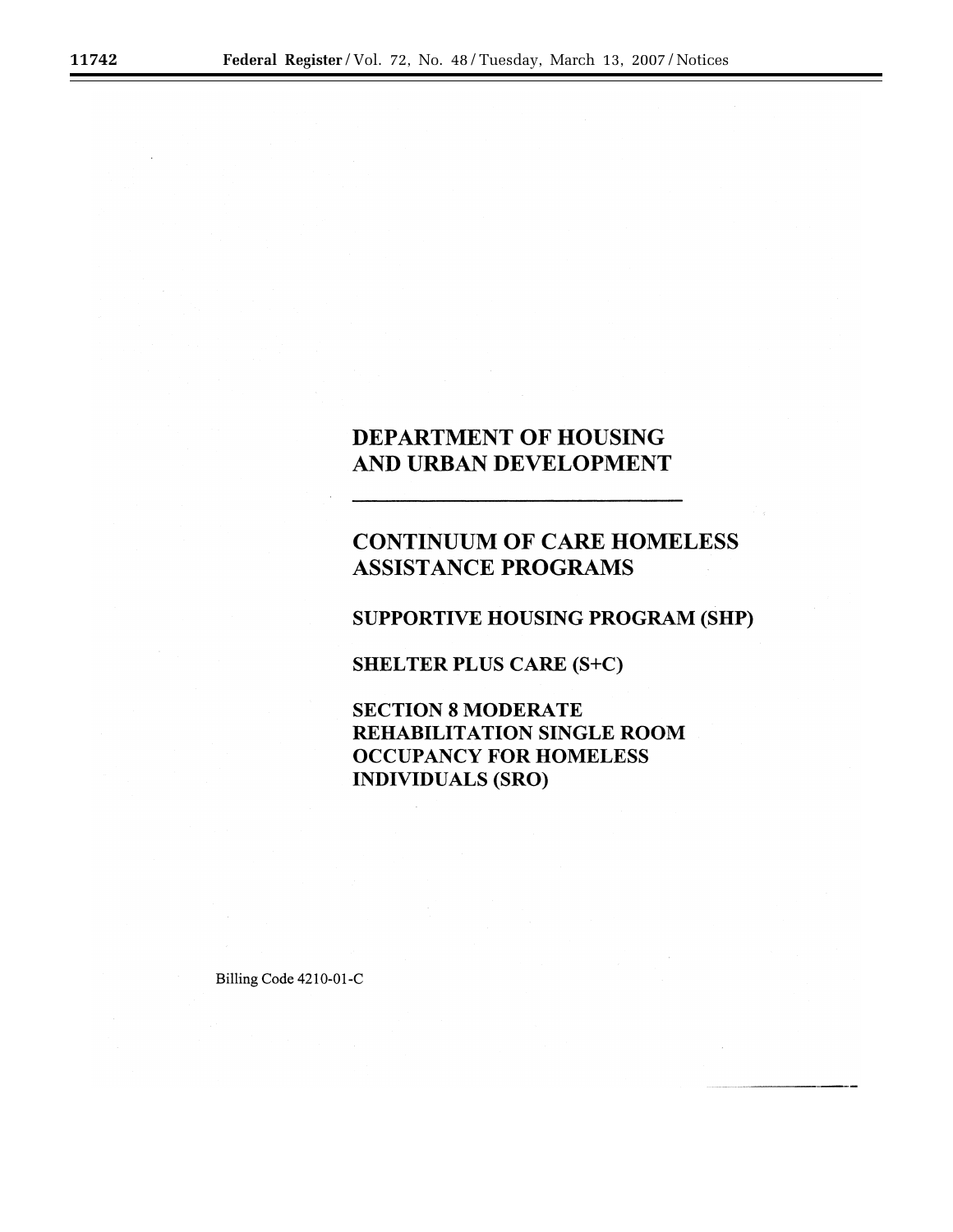## **BILLING CODE 4210–01–C**

#### **Continuum of Care (COC) Program**

*Overview Information* 

A. Federal Agency Name: Department of Housing and Urban Development, Office of Community Planning and Development.

B. Funding Opportunity Title: Funding Availability for Continuum of Care (CoC) Homeless Assistance Programs.

C. Announcement Type: Initial Announcement.

D. Funding Opportunity Number: The **Federal Register** number is FR–5100– N–14. The OMB Approval number is 2506–0112.

E. Catalog of Federal Domestic Assistance (CFDA) Numbers:

1. 14.235, Supportive Housing Program (SHP)

2. 14.238, Shelter Plus Care (S+C) and

3. 14.249, Section 8 Moderate Rehabilitation Single Room Occupancy (SRO).

F. Dates: Applications should be submitted no later than June 8, 2007. Please see Section IV of this NOFA for application submission and timely receipt requirements.

## *G. Additional Overview Content Information*

1. *Purpose of the Programs:* The purpose of the CoC Homeless Assistance Programs is to assist homeless persons to move to self-sufficiency and permanent housing.

2. *Available Funds:* Approximately \$1.25 billion is available for funding.

3. *Eligible Applicants:* The program summary chart in Section III.A.3 identifies the eligible applicants for each of the three programs under the CoC Homeless Assistance Programs.

4. *Match:* Matching funds are required from local, state, federal or private resources.

## **Full Text of Announcement**

## **I. Funding Opportunity Description**

#### *A. Program Description*

1. Overview. The purpose of the CoC Homeless Assistance Programs is to reduce the incidence of homelessness in CoC communities by assisting homeless individuals and families to move to selfsufficiency and permanent housing. CoCs and their projects that sustain current successful interventions and advance the goals of ending chronic homelessness will be scored higher.

2. The authorizing legislation and implementing regulations for all programs covered by this NOFA are outlined on the chart in Section III.A.3.

3. Changes for 2007. This list includes all major changes to the CoC NOFA:

a. As in past years, CoCs who would like to create new permanent housing units may use the ''hold harmless reallocation process'' to do so. With this process, eligible CoCs can replace or reduce renewal projects with a new permanent housing project using the same funds. In the past, a CoC risked losing the funds that it had ''reallocated'' in this way if the CoC did not score above the full funding line. New this year, CoCs who are in ''hold harmless status'' who seek to use the reallocation process to create new permanent housing units may do so without risk of losing the reallocated amount. If a CoC reallocates a portion of its pro rata need to an eligible new permanent housing project, the project will be funded, even if it is a lowerrated eligible project as long as it is in a CoC receiving at least 65 points. HUD is making this change to make it easier for CoCs to choose to fund new permanent housing units. For more information on hold harmless status and the process for reallocating pro rata need, see section I.A.8.h of this NOFA (the glossary) or the Questions and Answers Supplement at: *www.hud.gov/ offices/adm/grants/fundsavail.cfm*.

b. The ''Questions and Answers Supplement'' contains additional information and should be thoroughly reviewed. It is now available on the web at *www.hud.gov/offices/adm/grants/ fundsavail.cfm*.

4. Developing and Coordinating CoC Systems. Developing a CoC system should be an inclusive process that brings together participants from the state, local, private and nonprofit sectors to reduce homelessness. This NOFA emphasizes HUD's determination to integrate and align plans, including jurisdictional state and city ten-year plans (jurisdictional ten-year plans) encouraged by the U.S. Interagency Council on Homelessness and Consolidated Plans, into the CoC plans. These plans serve as the vehicle for a community to comprehensively identify each of its needs and to coordinate a plan of action for addressing them. For a community to successfully address the complex and interrelated problems related to homelessness, the community must marshal its varied resources community and economic development resources, social service resources, business, health care, philanthropy, law enforcement, and housing and homeless assistance resources—and use them in a coordinated and effective manner.

5. CoC Components. A CoC system consists of five basic components, as follows:

a. A system of outreach, engagement, and assessment for determining the

needs and conditions of an individual or family who is homeless, and necessary support to identify, prioritize, and respond to persons who are chronically homeless;

b. Emergency shelters with appropriate supportive services to help ensure that homeless individuals and families receive adequate emergency shelter and referral to necessary service providers or housing search counselors;

c. Transitional housing with appropriate supportive services to help homeless individuals and families prepare to make the transition to permanent housing and independent living; and

d. Permanent housing, or permanent supportive housing, to help meet the long-term needs of homeless individuals and families.

e. Prevention strategies play an integral role in a community's plan to eliminate homelessness by effectively intervening for persons in public systems—*e.g.*, corrections, foster care, mental health, and other institutions so that they do not enter the homeless system. By law, prevention activities are ineligible activities in the three programs for which funds are awarded in this competition but are eligible for funding under the Emergency Shelter Grants block grant program.

6. CoC Planning Process. A CoC system is developed through a community-wide or region-wide process involving nonprofit organizations (including those representing persons with disabilities), government agencies, public housing agencies, community and faith-based organizations, other homeless providers, service providers, housing developers, private health care organizations, businesses and business associations, law enforcement and corrections agencies, school systems, private funding providers, and homeless or formerly homeless persons. A CoC system should address the specific needs of each homeless subpopulation: those experiencing chronic homelessness, veterans, persons with serious mental illnesses, persons with substance abuse issues, persons with HIV/AIDS, persons with co-occurring diagnoses (these may include diagnoses of multiple physical disabilities or multiple mental disabilities or a combination of these two types), victims of domestic violence, youth, and any others. To ensure that the CoC system addresses the needs of homeless veterans, it is particularly important that you involve veteran service organizations with specific experience in serving homeless veterans.

7. CoC Funding is provided through the programs briefly described below.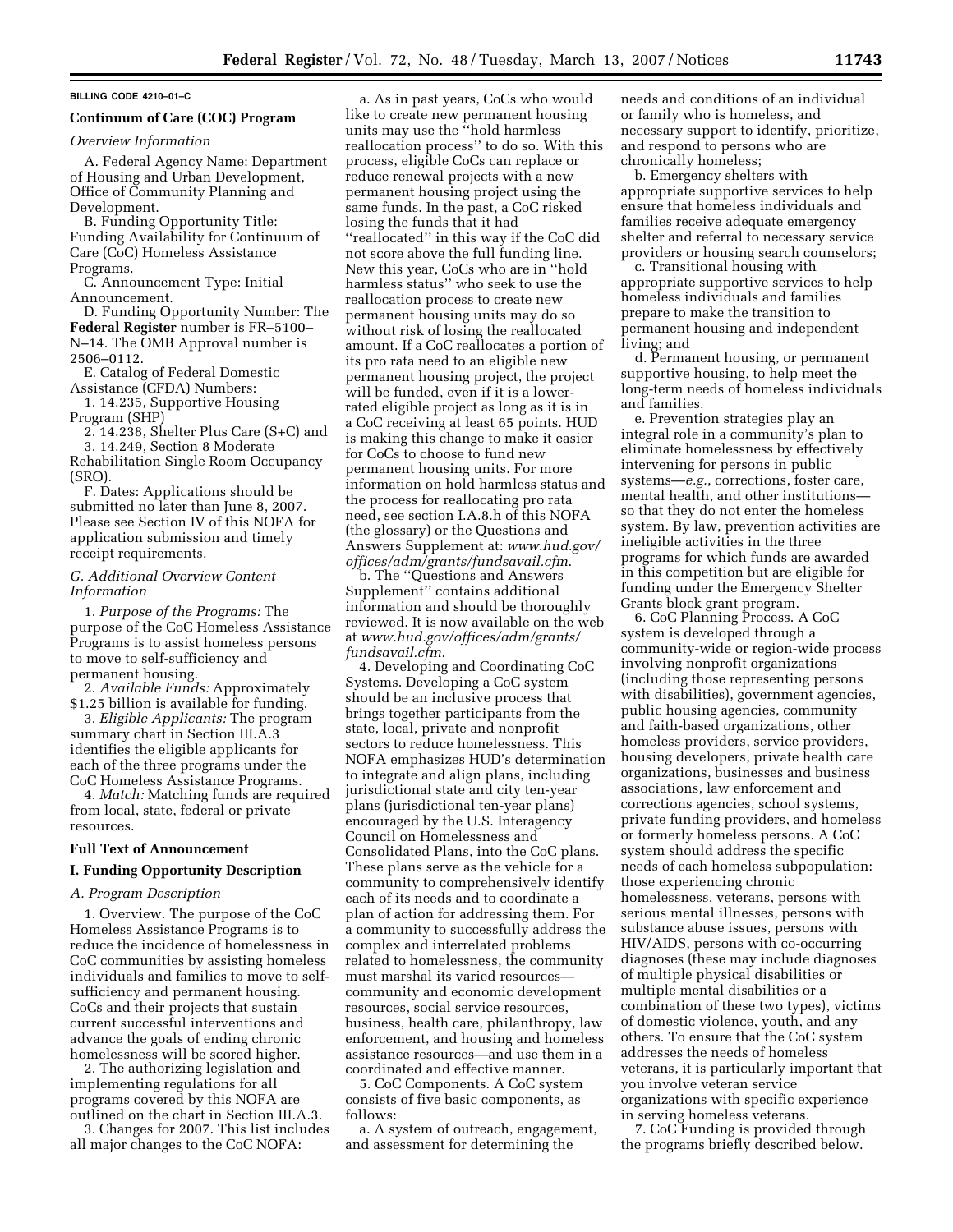Please refer to the CoC Homeless Assistance Programs Chart in Section III.A.3 for a more detailed description of each program:

a. *The Supportive Housing Program (SHP)* provides funding for the development of transitional and permanent supportive housing and services that help homeless persons transition from homelessness to living as independently as possible. Some services are also funded to assist in achieving the goal of self-sufficiency.

b. *The Shelter Plus Care (S+C) Program* provides funding for rental assistance and requires grantees to identify service dollars. This gives applicants flexibility in devising appropriate housing and supportive services for homeless persons with disabilities.

c. *The Section 8 Moderate Rehabilitation Single Room Occupancy (SRO) Program* provides rental assistance on behalf of homeless individuals in connection with the moderate rehabilitation of SRO dwellings.

8. Glossary of Terms

a. *Annual Renewal Amount*. This is the amount that an SHP grant receives as a renewal each year after the initial grant term has ended. This was formerly referred to as the Average Yearly Amount. It is also used to calculate a CoC's ''hold harmless'' amount. To calculate the Annual Renewal Amount, add up the amount of the renewable items (such as operating, services, and administration costs) for all the years of the initial grant, and divide by the number of years in the grant term. For example, if a grant received a total of \$60,000 in eligible renewable costs over a three-year period, the Annual Renewal Amount would be \$20,000, or \$60,000 divided by 3.

b. *Applicant.* An entity that applies to HUD for funds. See the CoC Homeless Assistance Programs Chart in Section III.A.3 for a list of entities that are eligible. An applicant must submit a SF–424 (Application for Federal Assistance Form). If selected for funding, the applicant becomes the grantee and is responsible for the overall management of the grant, including drawing grant funds and distributing them to project sponsors. The applicant is also responsible for supervision of project sponsor compliance with grant requirements. The applicant may also be a project sponsor.

c. *Applicant Certification.* The form, required by law, in which an applicant certifies that it will adhere to certain statutory requirements, such as the Civil Rights Act of 1964.

d. *Chronically Homeless Person.* An unaccompanied homeless individual with a disabling condition who has either been continuously homeless for a year or more OR has had at least four (4) episodes of homelessness in the past three (3) years. A disabling condition is defined as ''a diagnosable substance use disorder, serious mental illness, developmental disability, or chronic physical illness or disability, including the co-occurrence of two or more of these conditions.'' In defining the chronically homeless, the term ''homeless'' means ''a person sleeping in a place not meant for human habitation (*e.g.*, living on the streets) or in an emergency homeless shelter.''

e. *Consolidated Plan*. A long-term housing and community development plan developed by state and local governments and approved by HUD. The Consolidated Plan contains information on homeless populations and should be coordinated with the CoC plan. It can be a source of information for the Unmet Need sections of the Housing Activities Chart. The plan contains both narratives and maps, the latter developed by localities using software provided by HUD.

f. *Consolidated Plan Certification.* The form, required by law, in which a state or local official certifies that the proposed activities or projects are consistent with the jurisdiction's Consolidated Plan and, if the applicant is a state or unit of local government, that the jurisdiction is following its Consolidated Plan.

g. *Continuum of Care (CoC).* A collaborative funding approach that helps communities plan for and provide a full range of emergency, transitional, and permanent housing and service resources to address the various needs of homeless persons.

h. *Continuum of Care Hold Harmless Amount.* This is the total of the one-year amount (the total of the annual renewal amount) of all SHP projects eligible for renewal under this NOFA. CoCs shall receive the higher of: (1) the preliminary pro rata need (PRN) or (2) the CoC hold harmless amount. CoCs receiving the CoC hold harmless amount have the opportunity to replace or reduce projects in their CoC and reallocate their PRN funds in order to create new permanent supportive housing projects.

i. *Current Inventory.* A complete listing of the community's existing beds and supportive services.

j. *Homeless Management Information Systems (HMIS).* An HMIS is a computerized data collection application designed to capture clientlevel information over time on the characteristics and service needs of

men, women, and children experiencing homelessness, while also protecting client confidentiality. It is designed to aggregate client-level data to generate an unduplicated count of clients served within a community's system of homeless services. An HMIS may also cover a statewide or regional area, and include several CoCs. The HMIS can provide data on client characteristics and service utilization.

k. *Homeless Person* means a person sleeping in a place not meant for human habitation or in an emergency shelter; and a person in transitional housing for homeless persons who originally came from the street or an emergency shelter. For a more detailed discussion, see the Questions and Answers Supplement available on the Web at *www.hud.gov/ offices/adm/grants/fundsavail.cfm*. The programs covered by this NOFA are not for populations who are at risk of becoming homeless.

l. *NOFA.* Notice of Funding Availability, published in the **Federal Register** to announce available funds and application requirements.

m. *Private Nonprofit Status.* Private nonprofit status is documented by submitting either: (1) a copy of the Internal Revenue Service (IRS) ruling providing tax-exempt status under Section 501(c)(3) of the IRS Code; or (2) documentation showing that the applicant is a certified United Way agency; or (3) a certification from a designated official of the organization that no part of the net earnings of the organization inures to the benefit of any member, founder, contributor, or individual; that the organization has a voluntary board; that the organization practices nondiscrimination in the provision of assistance; and that the organization has a functioning accounting system that provides for each of the following (mention each in the certification):

(1) Accurate, current and complete disclosure of the financial results of each federally sponsored project.

(2) Records that identify adequately the source and application of funds for federally sponsored activities.

(3) Effective control over and accountability for all funds, property and other assets.

(4) Comparison of outlays with budget amounts.

(5) Written procedures to minimize the time elapsing between the transfer of funds to the recipient from the U.S. Treasury and the use of the funds for program purposes.

(6) Written procedures for determining the reasonableness, allocability and allowability of costs.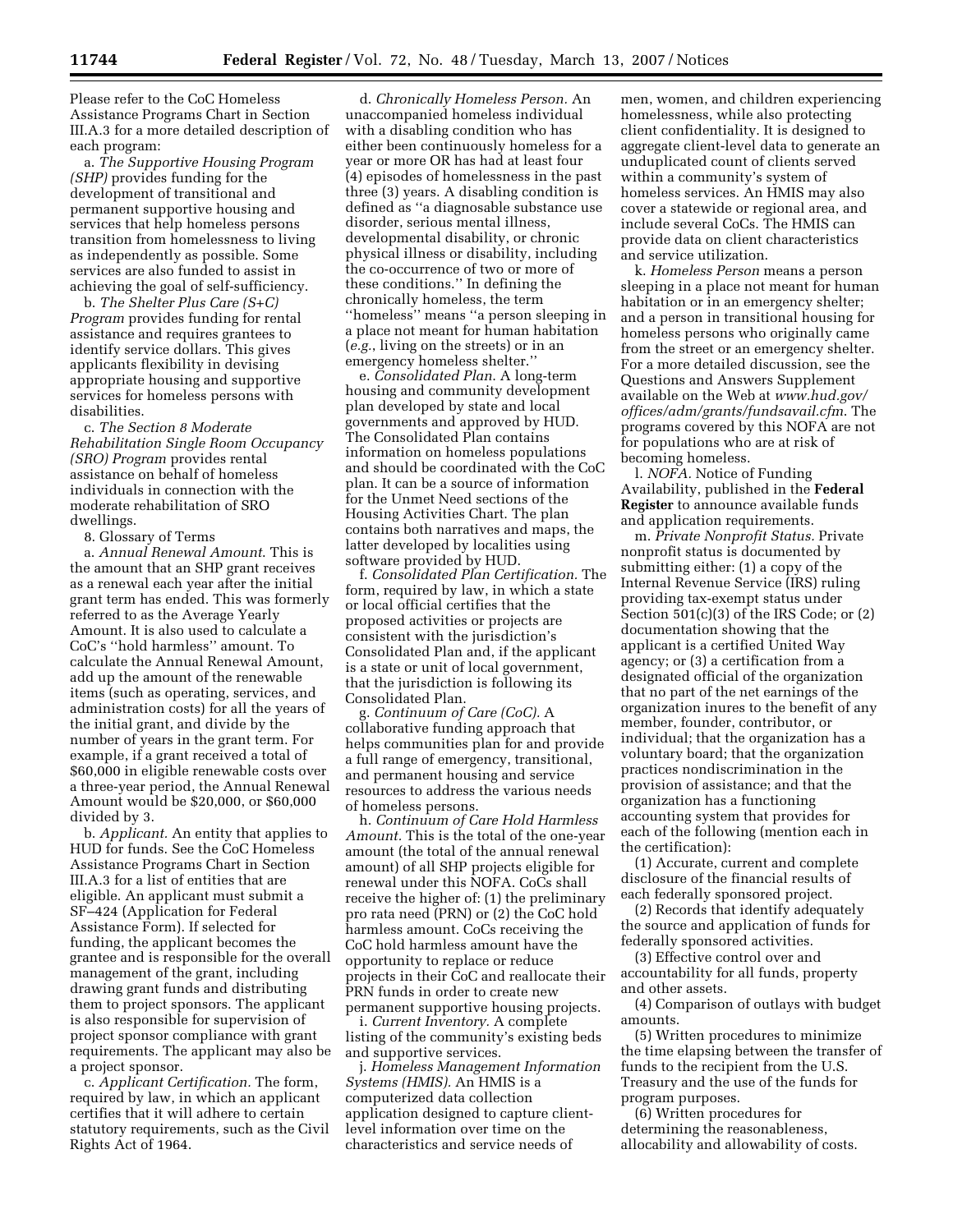(7) Accounting records, including cost accounting records, which are supported by source documentation.

n. *Project Sponsor.* The organization that is responsible for carrying out the proposed project activities. A project sponsor does not submit a SF–424 (Application for Federal Assistance), unless it is also the applicant. To be eligible to be a project sponsor, you must meet the same program eligibility standards as applicants do, as outlined in Section III.A.3, except in the Sponsor-based rental assistance (SRA) component of the S+C Program. Eligible sponsors for the SRA component are statutorily precluded from applying for S+C funding.

o. *Public Nonprofit Status.* Public nonprofit status is documented for community mental health centers by including a letter or other document from an authorized official stating that the organization is a public nonprofit organization.

p. *SF–424, Application for Federal Assistance.* The application cover sheet required to be submitted by applicants requesting HUD Federal Assistance.

q. *Safe Haven.* A Safe Haven is a form of supportive housing funded and administered under the Supportive Housing Program serving hard-to-reach homeless persons with severe mental illness and other debilitating behavioral conditions who are on the streets and have been unwilling or unable to participate in supportive services. A Safe Haven may be transitional supportive housing, or permanent supportive housing if it has the characteristics of permanent housing and requires participants to sign a lease.

r. *Samaritan Housing Initiative.* The Samaritan Initiative will be integrated into this NOFA as part of the larger CoC process and is only for projects serving exclusively chronically homeless persons. It is 15 percent of a CoC's preliminary pro rata need amount or \$6 million, whichever is less. Applicants may use no more than 20 percent of this bonus for case management costs to enable program participants to remain successfully housed. See Section V.A.2.b(3) for additional information on this subject.

9. *Applicant Roles and Responsibilities.* An applicant will be responsible for the overall management and administration of a particular grant, including drawing down the grant funds from HUD, distributing them to the project sponsors, overseeing project sponsors, reporting to HUD, providing performance data to the CoC for community-level analysis, and collecting information to provide the CoC with counts of the homeless

through HMIS. Applicants can submit applications for projects on behalf of project sponsors, who will actually carry out the proposed project activities. Applicants can also carry out their own projects. In these cases, the applicant is responsible for both administering and managing a grant (as the grantee) and carrying out the project activities (as the project sponsor).

#### **II. Award Information**

A. Amount Allocated. Approximately \$1.25 billion is available for this CoC competition in FY 2007. Any unobligated funds from previous CoC competitions or additional funds that may become available as a result of deobligations or recaptures from previous awards or budget transfers may be used in addition to FY 2007 appropriations to fund applications submitted in response to this NOFA. The FY 2007 HUD Appropriations Act requires HUD to obligate all CoC homeless assistance funds by September 30, 2009. These funds will remain available for expenditure for either five (5) or ten (10) years following that date, as provided by statute. The only exception is that \$20 million will remain available until expended for 10 year term projects.

1. *Distribution of Funds:* HUD will not specify amounts for each of the three programs. Instead, the distribution of funds among the three programs will depend largely on locally determined priorities and overall demand.

a. *Permanent Housing Requirement.*  Local priorities notwithstanding, the FY 2007 HUD Appropriations Act requires that not less than 30 percent of this year's Homeless Assistance Grants (HAG) appropriation, excluding amounts provided for one-year renewals under the Shelter Plus Care Program, must be used for permanent housing projects for all homeless populations.

b. *Chronic Homelessness Requirement.* The Administration has established as a policy priority the goal of ending chronic homelessness. CoCs are strongly encouraged to use the funds available in this NOFA to target persons experiencing chronic homelessness in their communities. HUD encourages communities to select projects that will contribute to the achievement of this important goal. The CoC strategy to end chronic homelessness is now referred to as the CoC Ten-Year Plan (see Chart N in Exhibit 1). CoCs should align and integrate their CoC Ten-Year Plans with other plans, including jurisdictionally led ten-year plans and applicable Consolidated Plans. To work towards this goal, HUD is targeting the Samaritan Initiative for projects that

exclusively serve individuals who are experiencing chronic homelessness. In addition, at least 10 percent of the appropriation will be awarded to new or renewal, transitional or permanent housing projects where at least 70 percent of the project's clients are expected to be chronically homeless (as defined by HUD) immediately prior to entry into the project. Housing projects include: SHP transitional housing, permanent housing and Safe Havens; S+C; and SRO projects. Since the housing funding allocation set-aside requirements are expected to continue in future competitions and may affect project funding selections, you are strongly encouraged to begin planning for new housing projects, particularly those serving individuals experiencing chronic homelessness, and include them as part of your submission in this competition. See Sections V.B.3.a and V.B.3.b of this NOFA for additional information on the permanent housing and chronic homeless requirements.

c. *Lower-rated SHP Renewals.* HUD reserves the authority to conditionally select for one year of funding lowerrated eligible SHP renewal projects that are assigned 40 need points in a CoC application receiving at least 25 points under the CoC scoring factor that would not otherwise receive funding for these projects. (See Sections V.A.2.a and V.A.2.b of this NOFA for information on project rating and scoring.) Therefore, the projects must receive a minimum score of 65 points. Although these lower-rated SHP renewal projects will have scored below the otherwise recognized funding line, their funding allows homeless persons to continue to be served and move towards selfsufficiency. Not renewing these projects would likely result in the closure of these projects and displacement of the homeless people being served.

2. *Prioritizing Projects for Funding.*  Project priority decisions are best made by members of the local community, including local government and community and faith-based organizations, which represent the various economic, housing and social resources within that community. For example, if HUD has funds available only to award 8 of 10 proposed projects, then it will award funding to the first 8 eligible projects listed, except as may be necessary to achieve the 30 percent overall permanent housing and the 10 percent chronic homelessness requirements; see Sections V.B.3.a. and V.B.3.b. of this NOFA for additional information. In such cases, higher priority non-permanent housing projects may be de-selected to fund lower priority permanent housing projects and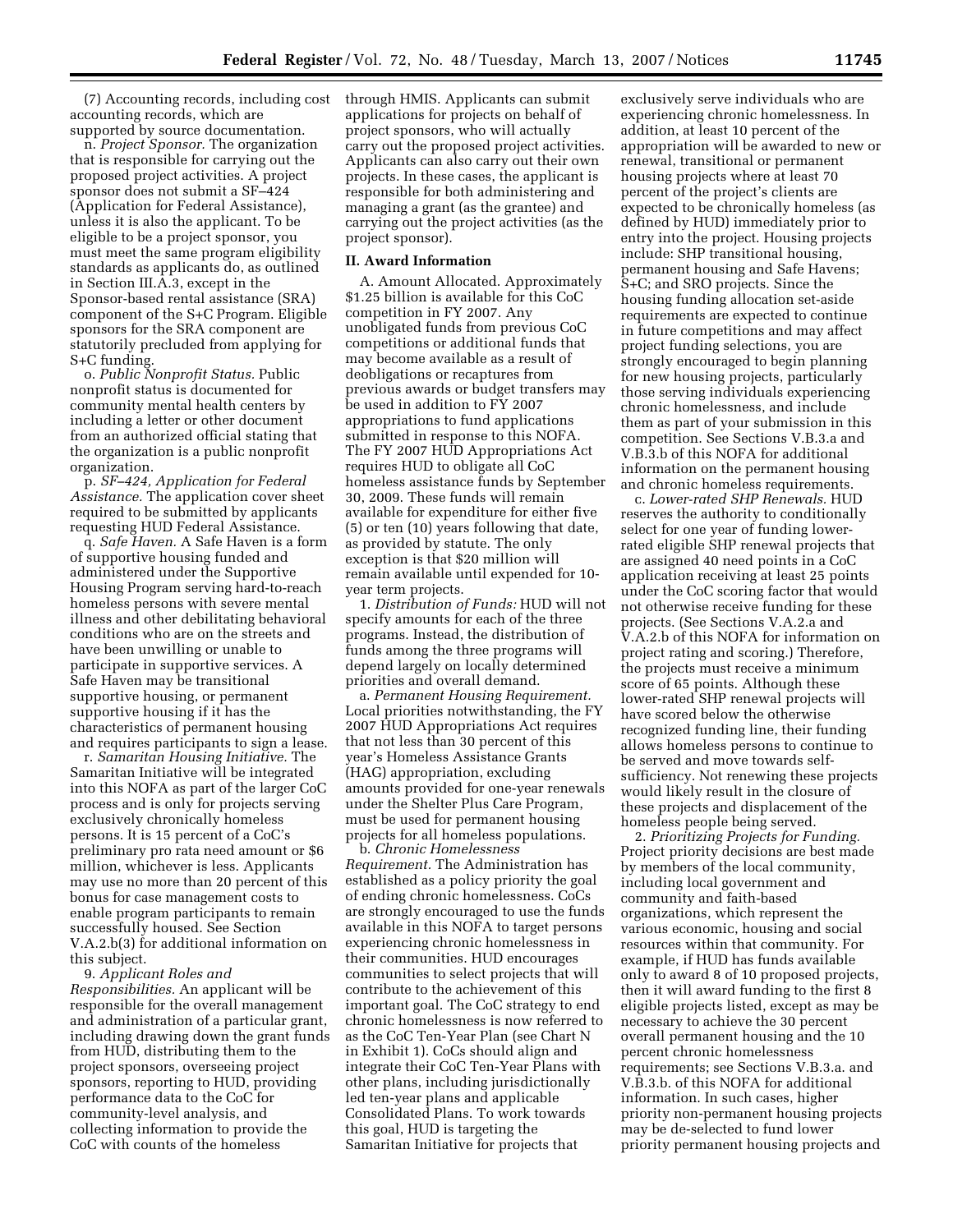housing projects predominantly serving those persons experiencing chronic homelessness.

3. *Grant Term.* See chart in Section III.A.3. of this NOFA for information on the term of assistance for each of the three CoC programs covered in this NOFA.

## **III. Eligibility Information**

*A. Eligible Applicants* 

1. Eligible applicants for each program are those identified in the following chart.

2. *Renewal Applicants.* As a project applicant, you are eligible to apply for renewal of a grant only if you have

executed a grant agreement for the project directly with HUD for SHP or S+C programs under a CoC NOFA. If you are a project sponsor or subrecipient who has not signed such an agreement, you are not eligible to apply for renewal of these projects.

3. Continuum of Care Homeless Assistance Programs

| Elements                                          | Supportive housing                                                                                                                                                                    | Shelter plus care                                                                                        | Section 8 SRO                                                                                                                                             |
|---------------------------------------------------|---------------------------------------------------------------------------------------------------------------------------------------------------------------------------------------|----------------------------------------------------------------------------------------------------------|-----------------------------------------------------------------------------------------------------------------------------------------------------------|
| Authorizing Legislation                           | Subtitle C of Title IV of the McKin-<br>ney-Vento Homeless Assist-<br>ance Act, 42 U.S.C. 11381.                                                                                      | Subtitle F of Title IV of the McKin-<br>ney-Vento Homeless Assist-<br>ance Act, 42 U.S.C. 11403.         | Section 441 of the McKinney-<br>Homeless<br>Assistance<br>Vento<br>Act, 42 U.S.C. 11401.                                                                  |
| Implementing Regulations                          |                                                                                                                                                                                       | 24 CFR part 582                                                                                          | 24 CFR part 882, subpart H, ex-<br>cept that all persons receiving<br>rental assistance must meet the<br>McKinney-Vento<br>definition of<br>homelessness. |
| Eligible Applicant(s)                             | • Units of general local govern-<br>ment.<br>· Special purpose units of gov-<br>ernment, e.g. PHAs.<br>• Private nonprofit organizations.<br>• Community Mental Health Cen-           | • Units of general local govern-<br>ment.<br>$\bullet$ PHAs.                                             | • PHAs.<br>• Private nonprofit organizations.                                                                                                             |
|                                                   | ters that are public nonprofit or-<br>ganizations.                                                                                                                                    |                                                                                                          |                                                                                                                                                           |
| Eligible Components                               | • Transitional housing<br>• Permanent housing for disabled<br>persons only.                                                                                                           | • Tenant-based housing<br>• Sponsor-based housing.                                                       | • SRO housing.                                                                                                                                            |
|                                                   | • Supportive services not in con-<br>junction with supportive housing.                                                                                                                | • Project-based housing.                                                                                 |                                                                                                                                                           |
|                                                   | • Safe Havens<br>• Innovative supportive housing.<br>• Homeless Mngt. Info. System<br>(HMIS).                                                                                         | • SRO-based housing.                                                                                     |                                                                                                                                                           |
| Eligible Activities, See footnotes 1,<br>2 and 3. | • Rehabilitation.<br>• New construction.<br>$\bullet$ Leasing.<br>• Operating costs.                                                                                                  | • Rental assistance                                                                                      | • Rental assistance.                                                                                                                                      |
| Eligible Populations, See footnote<br>2.          | • Supportive services.<br>• Homeless individuals and fami-<br>lies.                                                                                                                   | • Homeless disabled individuals                                                                          | • Homeless individuals.                                                                                                                                   |
|                                                   |                                                                                                                                                                                       | • Homeless disabled individuals<br>& their families.                                                     |                                                                                                                                                           |
| Populations Given Special Consid-<br>eration.     | • Homeless persons with disabil-<br>ities.<br>• Homeless families with children                                                                                                       | • Homeless persons who are se-<br>riously mentally ill.<br>• Have chronic problems with al-              | $\bullet$ N/A.                                                                                                                                            |
| Initial Term of Assistance, See<br>footnote 4.    | • 2 or 3 years for new SHP                                                                                                                                                            | cohol and/or drugs.<br>• Have AIDS & related diseases.<br>• 5 years: TRA, SRA, and PRA<br>without rehab. | $\bullet$ 10 years.                                                                                                                                       |
|                                                   | • 1, 2 or 3 years for new HMIS<br>• 1, 2, or 3 years for new reallo-<br>cated projects.<br>Eastnate 1: Hameless provention estivities are statuterily inclinible under these programs | • 10 years: SRO, and PRA with<br>rehab.                                                                  |                                                                                                                                                           |

Footnote 1: Homeless prevention activities are statutorily ineligible under these programs.

Footnote 2: Persons at risk of homelessness are statutorily ineligible for assistance under these programs.

Footnote 3: Acquisition, construction, rehabilitation, leasing, and operating costs are statutorily ineligible for assistance under Shelter Plus Care and Section 8 SRO.

Footnote 4: The term of a new grant with funds for acquisition, construction or rehabilitation also includes the time to acquire the property, complete construction and begin operating the project, which may be no greater than 39 months.

B. Matching (Cost Sharing). You must match Supportive Housing Program funds provided for acquisition, rehabilitation, and new construction with an equal amount of cash from other sources. Since SHP by statute can pay

no more than 75 percent of the total operating budget for supportive housing, you must provide at least a 25 percent cash match of the total annual operating costs. In addition, for all SHP funding for supportive services and

Homeless Management Information Systems (HMIS) you must provide a 20 percent cash match. This means that of the total supportive services budget line item, no more than 80 percent may be from SHP grant funds.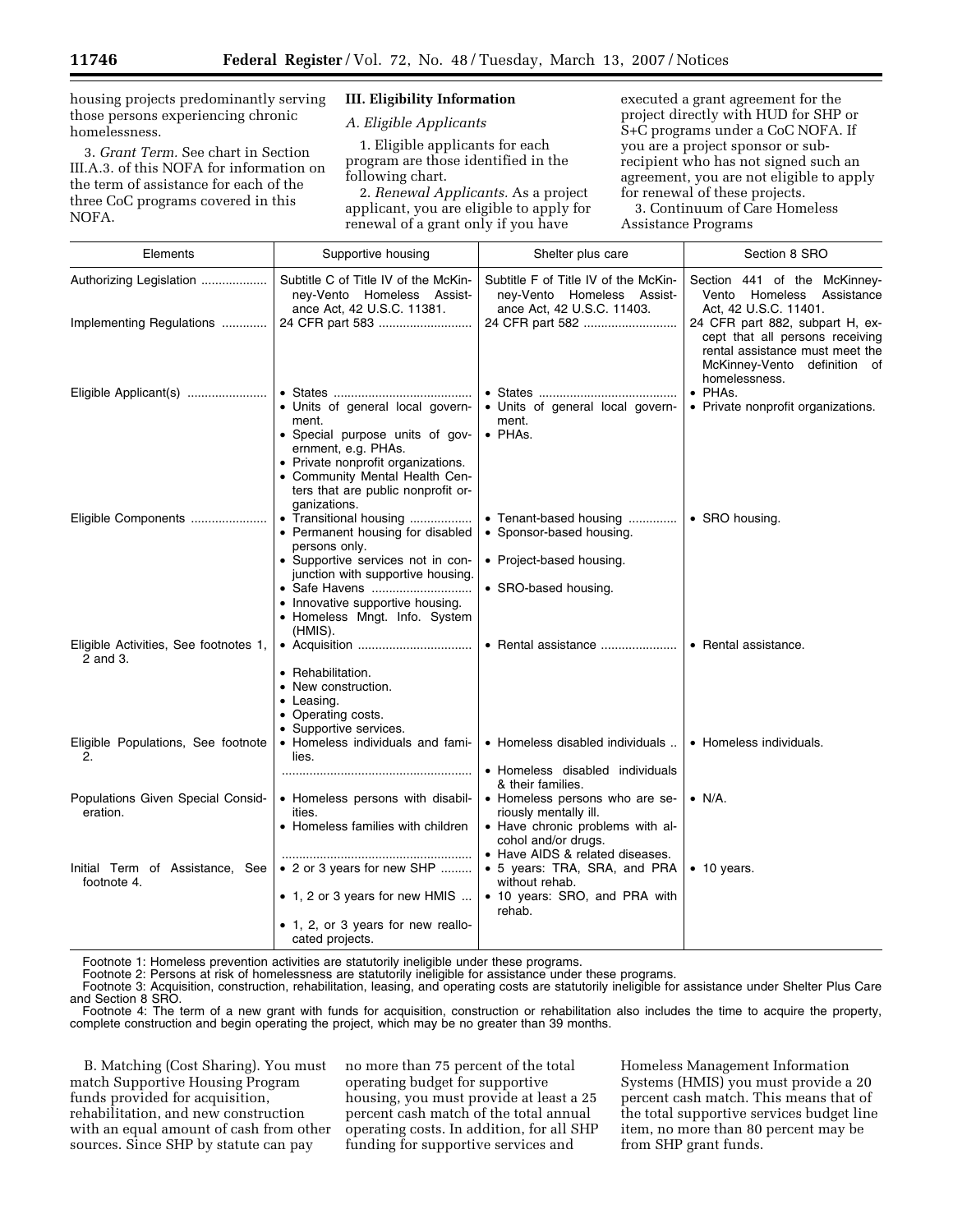You must match rental assistance provided through the Shelter Plus Care Program in the aggregate with supportive services. Shelter Plus Care requires a dollar for dollar match; the recipient's match source can be cash or in kind.

Documentation of the match requirement must be maintained in the grantee's financial records on a grantspecific basis.

#### *C. Other*

1. *Eligible Activities.* Eligible activities for the SHP, S+C, and SRO Programs are outlined in the preceding CoC Homeless Assistance Programs Chart at Section III.A.3.

2. *Threshold Requirements* 

a. *Project Eligibility Threshold.* HUD will review projects to determine if they meet the following eligibility threshold requirements. If HUD determines that these standards are not met by a specific project or activity, the project or activity will be rejected from the competition.

(1) Applicants and sponsors must meet the eligibility requirements of the specific program as described in program regulations and provide evidence of eligibility and appropriate certifications as specified by the attachments in Section VIII.

(2) The population to be served must meet the eligibility requirements of the specific program as described in the program regulations, and the application must clearly establish eligibility of program participants to be served pertaining to homelessness and disability status.

(3) The only persons who may be served by new and renewal permanent housing projects are those who come from the streets, emergency shelters, or transitional housing who originally came from the streets or emergency shelter. As participants leave currently operating projects, participants who meet this eligibility standard must replace them.

(4) Projects that involve rehabilitation or new construction must meet the accessibility requirements of Section 504 of the Rehabilitation Act of 1973, the design and construction requirements of the Fair Housing Act and the accessibility requirements of the Americans with Disabilities Act, as applicable.

(5) The project must be cost-effective, including costs associated with construction, operations and supportive services with such costs not deviating substantially from the norm in that locale for the type of structure or kind of activity.

(6) For those applicants applying for the Innovative component of SHP,

whether or not a project is considered innovative will be determined on the basis that the particular approach proposed is new and can be replicated.

(7) Renewal applications should be submitted as part of a CoC application, and must either be listed on the priority list or accompanied by a certification from the CoC saying that they have determined that the project is still needed.

(8) Under the Sponsor-based rental assistance S+C component, an applicant must subcontract the funding awarded with an eligible sponsor: a private nonprofit organization or a community mental health agency established as a public nonprofit organization that owns or leases the housing where participants will reside.

(9) For the Section 8 SRO program, only individuals meeting HUD's definition of homeless are eligible to receive rental assistance. Therefore, any individual occupying a unit at commencement of the unit's rehabilitation will not receive rental assistance if they return to their unit (or any other) upon completion of its rehabilitation.

(10) Applicants agree to participate in a local HMIS system when it is implemented in their community.

b. *Project Quality Threshold.* HUD will review projects to determine if they meet the following quality threshold requirements with clear and convincing evidence. A S+C or SHP project renewal will be considered as having met these requirements through its previously approved grant application unless information to the contrary is received. The housing and services proposed must be appropriate to the needs of the program participants and the community. HUD will assess the following:

(1) The type, scale and general location of the housing fit the needs of the participants and that the housing is readily accessible to community amenities.

(2) That all of the proposed participants come from the streets, homeless shelters or transitional housing for homeless persons.

(3) The type, scale and location of the supportive services fit the needs of the participants and the mode of transportation to those services is described.

(4) The specific plan for ensuring clients will be individually assisted to obtain the benefits of the mainstream health, social service, and employment programs for which they are eligible is provided.

(5) How participants are helped to obtain and remain in permanent housing is described.

(6) How participants are assisted to both increase their incomes and live independently using mainstream housing and service programs is described.

(7) Applicants and sponsors must evidence satisfactory performance for existing grant(s).

c. *Project Renewal Threshold.* Your local needs analysis process must consider the need to continue funding for projects expiring in calendar year 2008. HUD will not fund competitive renewals out of order on the priority list except as may be necessary to achieve the 30 percent overall permanent housing requirement and the 10 percent requirement for individuals experiencing chronic homelessness requirement. It is important that SHP renewals and S+C non-competitive renewals meet minimum project eligibility, capacity and performance standards identified in this NOFA or they will be rejected from consideration for either competitive or noncompetitive funding.

d. *Civil Rights Thresholds:* Applicants and the project sponsors must be in compliance with the threshold requirements of the General Section.

3. *Program Requirements* 

a. Projects funded under this NOFA shall operate in a fashion that complies with applicable civil rights laws and Executive Orders, including the requirement to Affirmatively Further Fair Housing (AFFH), and does not deprive any individual of any right protected by the Fair Housing Act (42 U.S.C. 3601–19), Section 504 of the Rehabilitation Act of 1973 (29 U.S.C. 794), the Americans with Disabilities Act of 1990 (42 U.S.C. 12101 et seq.), Title VI of the Civil Rights Act of 1964 (42 U.S.C. 2000d), Section 109 of Title I of the Housing and Community Development Act of 1974 (42 U.S.C. 5309), or the Age Discrimination Act of 1975 (42 U.S.C. 6101).

b. *Local Resident Employment.* To the extent that any housing assistance (including rental assistance) funded through this NOFA is used for housing rehabilitation (including reduction and abatement of lead-based paint hazards, but excluding routine maintenance, repair, and replacement) or housing construction, then it is subject to section 3 of the Housing and Urban Rehabilitation Act of 1968, and the implementing regulations at 24 CFR part 135. Section 3, as amended, requires that economic opportunities generated by certain HUD financial assistance for housing and community development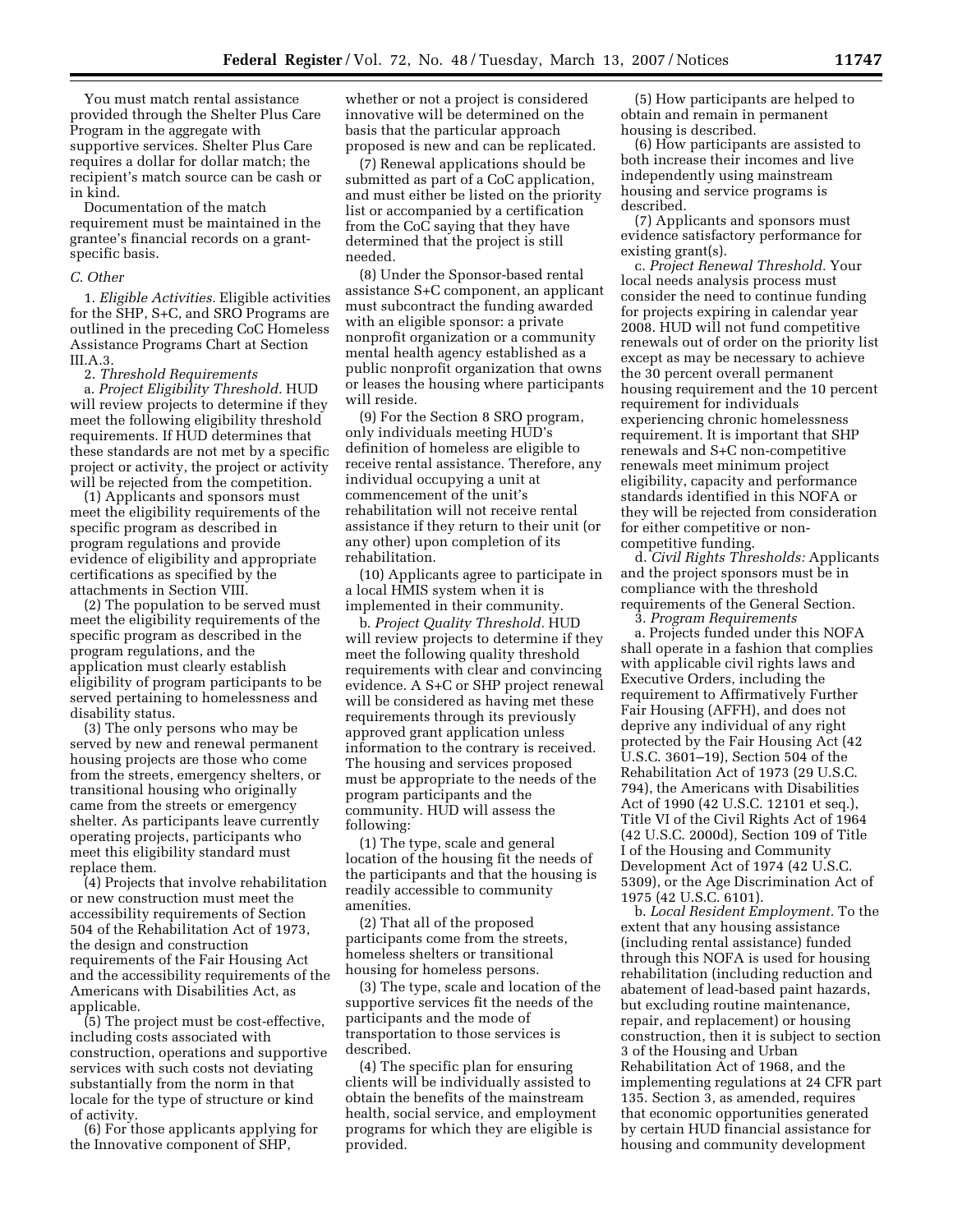programs shall, to the greatest extent feasible, be given to low- and very lowincome persons, particularly those who are recipients of government assistance for housing, and to businesses that provide economic opportunities for these persons.

c. *Relocation.* The SHP, S+C, and SRO programs are subject to the requirements of the Uniform Relocation Assistance and Real Property Acquisition Policies Act of 1970, as amended (URA). These requirements are explained in HUD Handbook 1378, Tenant Assistance, Relocation and Real Property Acquisition. Also see General Section.

d. *Environmental Reviews.* All CoC assistance is subject to the National Environmental Policy Act and applicable related Federal environmental authorities. Conditional selection of projects under the CoC Homeless Assistance competition is subject to the environmental review requirements of 24 CFR 582.230, 583.230 and 882.804(c), as applicable. The recipient, its project partners and their contractors may not acquire, rehabilitate, convert, lease (under S+C/ TRA where participants are required to live in a particular structure or area as described in Section III.C.3.h(3)(a)), repair, dispose of, demolish or construct property for a project under this CoC NOFA, or commit or expend HUD or local funds for such eligible activities, until the responsible entity has completed the environmental review procedures required by Part 58 and the environmental certification and Request for Release of Funds (RROF) have been approved or HUD has performed an environmental review under Part 50 and the recipient has received HUD approval of the property. The expenditure or commitment of Continuum of Care assistance or nonfederal funds for such activities prior to this HUD approval may result in the denial of assistance for the project under consideration.

e. *CoC Geographic Area.* In deciding what geographic area you will cover in your CoC strategy, you should be aware that the single most important factor in being awarded funding under this competition will be the strength of your CoC strategy when measured against the CoC rating factors described in this NOFA. When you determine what jurisdictions to include in your CoC strategy area, include only those jurisdictions that are fully involved in the development and implementation of the CoC strategy.

The more jurisdictions you include in the CoC strategy area, the larger the pro rata need share that will be allocated to the strategy area (as described in Section

V.B.2.b. of this NOFA). If you are a rural county, you may wish to consider working with larger groups of contiguous counties to develop a regionwide or multi-county CoC strategy covering the combined service areas of these counties. The areas covered by CoC strategies should not overlap.

f. *Expiring/Extended Grants.* If your SHP or S+C Program grant will be expiring in calendar year 2008, or if your S+C Program grant has been extended beyond its original five-year term and is projected to run out of funds in FY 2008, you may apply as a renewal under this CoC NOFA to get continued funding.

g. *Participation in Energy Star.* In keeping with the Administration's policy priority of promoting energy efficient housing while protecting the environment, applicants applying for new construction or rehabilitation funding, who maintain housing or community facilities or provide services in those facilities, are encouraged to promote energy efficiency and are specifically encouraged to purchase and use Energy Star-labeled products. All applicants must complete the questions on the Energy Star Chart (Chart CoC– AA) in Exhibit 1. Refer to the General Section for detailed information about this requirement.

h. *Program-Specific Requirements.*  Please be advised that where an applicant for the SHP funding is a state or unit of general local government that utilizes one or more nonprofit organizations to administer the homeless assistance project(s), administrative funds provided as part of the SHP grant must be passed on to the nonprofit organization(s) in proportion to the administrative burden borne by them for the SHP project(s). HUD will consider states or units of general local government that pass on at least 50 percent of the administrative funds made available under the grant as having met this requirement. This requirement does not apply to either the SRO Program, since only PHAs administer the SRO rental assistance, or to the S+C Program, since paying the costs associated with the administration of these grants is ineligible by regulation.

HUD will not award funds to rehabilitate leased property. In addition, SHP funds may not be used to lease units or structures owned by the project sponsor, the selectee, or their parent organizations. This includes organizations that are members of a general partnership where the general partnership owns the structure.

## (1) SHP—New Projects

(a) Please note that applicants for new grants can request 2 or 3 years' worth of funds for operating, supportive services and leasing costs and that the grant term will be the 2 or 3 years requested. However, if you also request funds for acquisition, construction or rehabilitation, the grant term will be the 2 or 3 years, plus the time to acquire the property, complete construction and begin operating the project (no greater than 39 months).

(b) *HUD will require recordation of a HUD-approved use and repayment covenant* (a form may be obtained from your field office) for all grants of funds for acquisition, rehabilitation or new construction. The covenant will enforce the use and repayment requirements found at section 423(b)(1) and (c) of the McKinney-Vento Act and must be approved by HUD counsel before execution and recordation. Proof of recordation must be provided to HUD counsel *before* funds for rehabilitation or new construction may be drawn down.

(c) All project sponsors must meet applicant eligibility standards as described in Section III.A.3. As in past years, HUD will review sponsor eligibility as part of the threshold review process. Project sponsors for new projects are required to submit evidence of their eligibility with the application (See Section IV.B.1.b.(3)(a) and Section I.A.8.n).

#### (2) SHP—Renewal Projects

(a) For the renewal of a SHP project, you may request funding for one (1), two (2) or three (3) years.

(b) The total request for each renewable project cannot exceed the Annual Renewal Amount (formerly referred to as the Average Yearly Amount) received in your current grant for that project. Within that total request, the administrative amount must be the exact amount awarded in the previous grant. An exception to this rule is grants being renewed whose original expiring award included ''hard'' development costs (acquisition, new construction, and rehab). In the current competition, you must recalculate your administrative allocation not to exceed five percent of the Annual Renewal Amount of the activities being renewed. To calculate administrative amounts for activities in all new projects and renewal projects with these ''hard'' development costs, calculate the subtotal of all requested amounts for activities. Administrative costs cannot exceed 5% of this subtotal. For example, if a project requests \$60 for supportive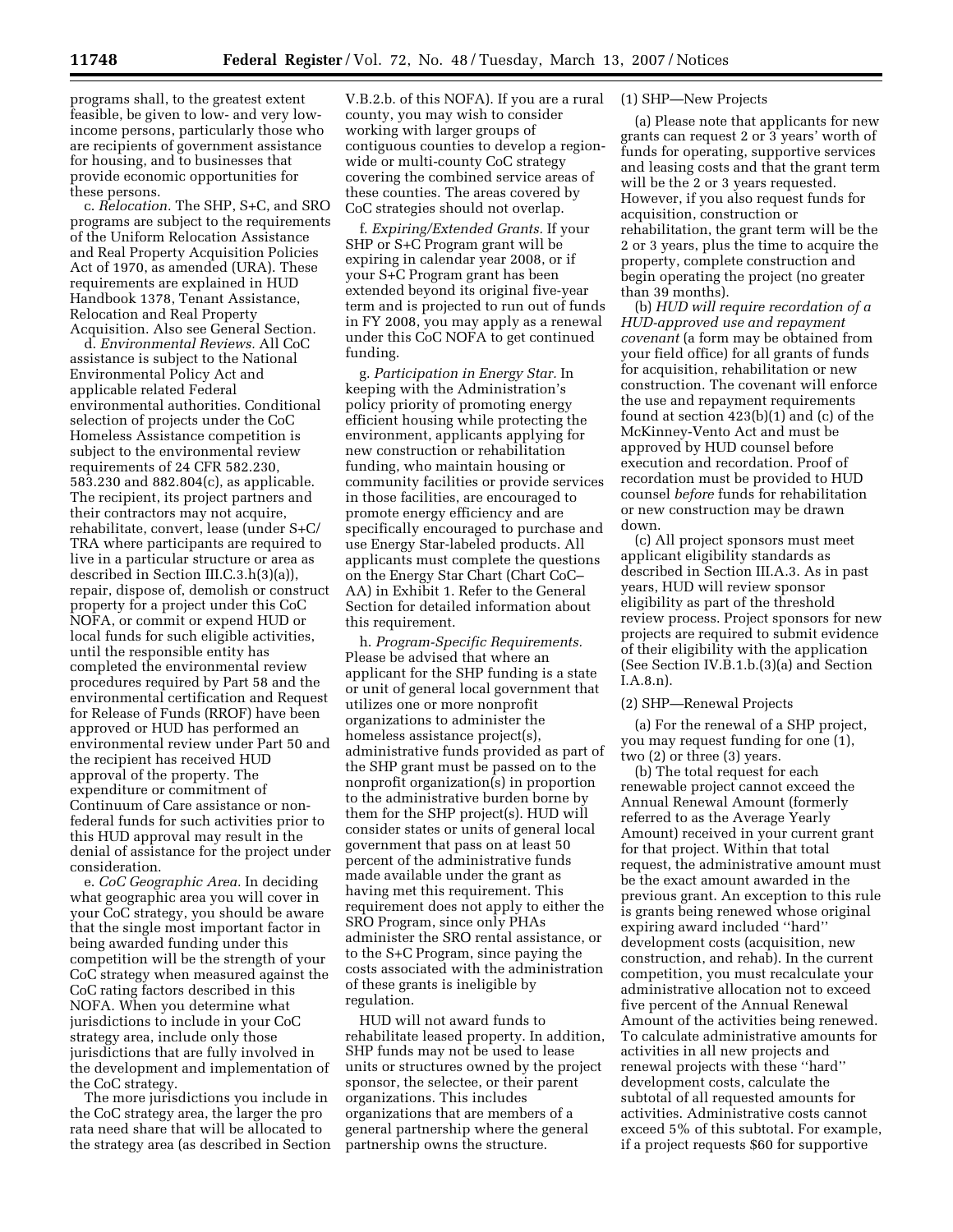services and \$40 for operating expenses, the maximum amount of administration dollars the project can request is \$5. Only leasing, operating, supportive services, and administration costs may be renewed. Applicants proposing both to renew an existing project and to expand the number of units or number of participants receiving services in that grant must submit a new project proposal for the expansion portion of the project. HMIS activities being renewed should be included on the HMIS budget chart. For more information on Annual Renewal Amount, see section I.A.8.a of this NOFA (the glossary).

(c) HUD will recapture SHP grant funds remaining unspent at the end of the previous grant period when it renews a grant.

#### (3) S+C—New Projects

(a) A project may not include more than one component, e.g., combining Tenant-based Rental Assistance (TRA) with Sponsor-based Rental Assistance (SRA) is prohibited within the same grant. Under the TRA component, in order to help provide supportive services or for the purposes of controlling housing costs, a grantee may require participants to live in a particular structure for the first year of assistance or to live in a particular area for the entire rental assistance period. Where this option is exercised, an environmental review and clearance must be performed prior to any commitment to lease a particular structure or unit for participant occupancy as described in Section III.C.3.d, Environmental Reviews.

(b) *S+C/SRO Component.* If you are a state or a unit of general local government, you must subcontract with a public housing agency to administer the S+C assistance. Also, no single project may contain more than 100 units.

(c) *S+C SRA Component.* Project sponsors must submit proof of their eligibility to serve as a project sponsor.

(4) *S+C Renewal Projects.* HUD encourages the consolidation of appropriate S+C renewal grants when the grants are under the same grantee, same component and expire in the same year. However, renewal requests for expiring S+C grants that have not yet been combined should still be listed individually on the CoC priority list and will be awarded as individual renewal grants. Where the grantee wishes to consolidate the renewal grants, this action will be subsequently accomplished by the field office at the point of renewal grant agreement execution. The field office will receive

instructions for this process in the S+C Operating Procedures guidance for 2007 awards.

(a) For the renewal of a S+C project, including S+C SROs, the grant term will be one (1) year, as specified by Congress. For the renewal of S+C rental assistance that is Tenant-based (TRA), Sponsor-based (SRA), Project-based (PRA), or Single Room Occupancybased (SRO), you may request up to the amount determined by multiplying the number of units under lease at the time of your application for renewal funding by the applicable 2006 Fair Market Rent(s) by 12 months. Current FMRs can be found at *www.hudclips.org.* For S+C grants having been awarded one year of renewal funding in 2005, the number of units requested for renewal this year must not exceed the number of units funded in 2005. As is the case with SHP, HUD will recapture S+C grant funds remaining unspent at the end of the previous grant period when it renews a grant. The one-year term of non-competitively awarded S+C renewal projects may not be extended.

(b) Under the FY 2007 HUD Appropriations Act, eligible S+C Program grants whose terms are expiring in 2008 and S+C Program grants that have been extended beyond their original five-year terms but which are projected to run out of funds in 2008, will be renewed for one year provided that they are determined to be needed by the CoC, either as evidenced by their inclusion on the priority chart or as accompanied by a certification from the CoC. These projects must also demonstrate that their applicant and sponsor meet eligibility, capacity and performance requirements described in Section V.A.1 of this NOFA. Noncompetitive S+C renewals should be submitted by the application deadline. These S+C renewal projects will not count against a continuum's pro rata need amount, but, if listed on the CoC Priority Chart, should be numbered, continuing the priority sequence. On the other hand, no community hold harmless amount will be computed for any CoC using S+C renewal amounts since these projects are being funded outside of the competition.

(5) *Section 8 Moderate Rehabilitation SRO Program—New Projects.* As an applicant, the following limitations apply to the Section 8 SRO program:

(a) SRO assistance may not be provided to more than 100 units in any structure.

(b) Under 24 CFR 882.802, applicants that are private nonprofit organizations must subcontract with a public housing agency to administer the SRO assistance.

(c) Under 24 CFR 882.802, rehabilitation must involve a minimum expenditure of \$3,000 for a unit, including its prorated share of work to be accomplished on common areas or systems, to upgrade conditions to comply with HUD's physical condition standards in 24 CFR part 5, subpart G.

(d) Under section 441(e) of the McKinney-Vento Act and 24 CFR 882.805(d)(1), HUD publishes the SRO per unit rehabilitation cost limit each year to take into account changes in construction costs. This cost limitation applies to eligible rehabilitation costs that may be compensated for in the Housing Assistance Payments (HAP) contract rents. For purposes of Fiscal Year 2007 funding, the cost limitation is raised from \$20,500 to \$21,000 per unit to take into account increases in construction costs during the past 12 month period.

(e) The SRO Program is subject to the Federal standards at 24 CFR part 882, subpart H.

(f) Individuals assisted through the SRO Program must meet the definition of homeless individual found at section 103 of the McKinney-Vento Act.

(g) Resources outside the program pay for the rehabilitation, and rehabilitation financing. The rental assistance covers operating expenses of the SRO housing, including debt service for rehabilitation financing. Units may contain food preparation or sanitary facilities or both.

(6) *Section 8 Moderate Rehabilitation SRO Program—Renewals.* This program section of the NOFA is not applicable to the renewal of funding under the Section 8 SRO program. The renewal of expiring Section 8 SRO projects is not part of the competitive CoC NOFA process. Rather, expiring Section 8 SROs will be identified at the beginning of the applicable year by the public housing agency and HUD field office. One-year renewal funds for expiring Section 8 SRO HAP contracts will be provided by HUD under a separate, noncompetitive process. For further guidance on Section 8 SRO renewals, please contact your local HUD field office.

i. *Timeliness Standards.* As an applicant, you are expected to initiate your approved projects promptly in accordance with Section VI.A of this NOFA. In addition, HUD will take action if you fail to satisfy the following timeliness standards:

(1) *SHP:* HUD will deselect your award if you do not demonstrate site control within one (1) year of the date of your grant award letter, as required by the McKinney-Vento Act (see 42 U.S.C. 11386(a)(3)) and implemented in program regulations at 24 CFR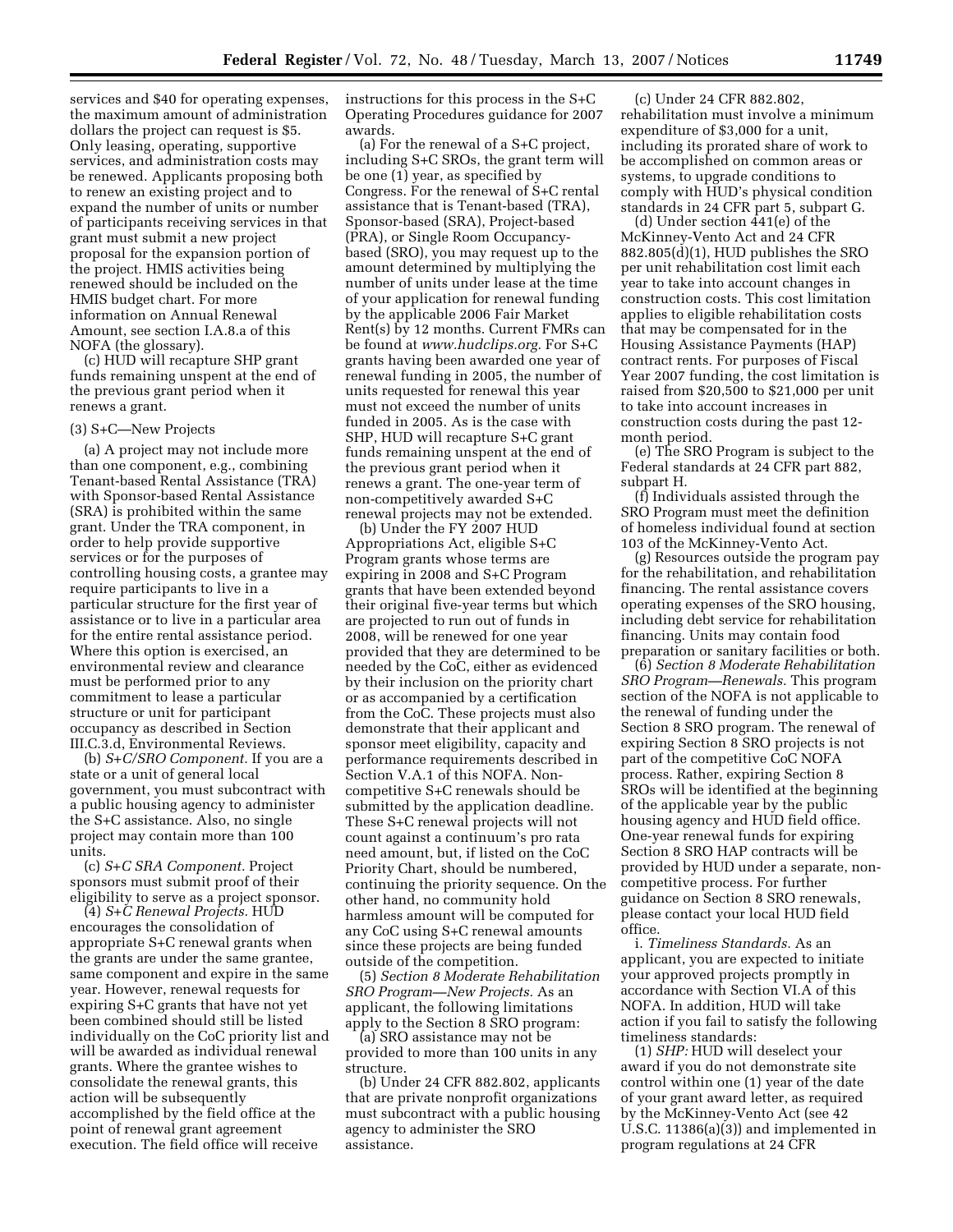583.320(a). Subsequent loss of site control beyond the 12-month statutory limit will be cause for cancellation of the award and recapture of funds. HUD may deobligate SHP funds if the following additional timeliness standards are not met:

(a) You must begin construction activities within eighteen (18) months of the date of HUD's grant award letter and complete them within thirty-six (36) months after that notification.

(b) For activities that cannot begin until construction activities are completed, such as supportive service or operating activities that will be conducted within the building being rehabilitated or newly constructed, you must begin these activities within three (3) months after you complete construction.

(c) You must begin all activities that may proceed independent of construction activities, including HMIS and SSO, within twelve (12) months of the date of HUD's grant award letter. HUD may deselect or terminate a grant agreement if the applicant is not in compliance with this requirement. HUD may reduce a grant agreement term to one (1) year where implementation delays have reduced the amount of funds that reasonably can be used in the original term.

(2) *S+C Except SRO Component.* HUD may deselect an award or deobligate S+C funds if you do not meet the following timeliness standards:

(a) For Tenant-based Rental Assistance, for Sponsor-based Rental Assistance, and for Project-based Rental Assistance without rehabilitation, you must start the rental assistance within twelve (12) months of the date of HUD's grant award letter.

(b) For Project-based Rental Assistance with rehabilitation, you must complete the rehabilitation within twelve (12) months of the date of HUD's grant award letter.

(3) *Section 8 Moderate Rehabilitation SRO Program and SRO Component of the S+C Program.* For the Section 8 SRO program and the SRO component of the S+C program projects awarded under this NOFA, the Annual Contributions Contract (ACC) must be executed no later than September 30, 2009. The rehabilitation work must be completed and the HAP contract executed within twelve (12) months of execution of the Annual Contributions Contract. HUD may reduce the number of units or the amount of the annual contribution commitment if, in HUD's determination, the Public Housing Agency fails to demonstrate a good faith effort to adhere to this schedule.

## **IV. Application and Submission Information**

A. Application Package. A checklist of forms needed to complete the application is provided, as described in Section VIII below. Exhibits 1, 2, and the Applicant Certifications are attachments. The Exhibits, Geographic Codes, Preliminary Pro Rata Need Amounts, Applicant Certifications, and the Questions and Answers Supplement can be accessed at *http://www.hud.gov/ offices/adm/grants/fundsavail.cim.* An applicant may also obtain a copy of the General Section and this NOFA by calling the NOFA Information Center at 1–800–HUD–8929 (voice) (this is a toll free number). Persons with hearing and speech impairments may access the above number via TTY by calling the toll-free Federal Relay Service at 800– 877–8339. Please note that all sections of the General Section are critical and must be carefully reviewed to ensure your application can be considered for funding.

B. Content and Form of Application Submission. The only option for submitting a viable application under this NOFA is to submit the entire Continuum of Care application, with all of its projects, together in a single package mailed to HUD. Each application will consist of one Continuum of Care Exhibit and submissions from one or more applicants and project sponsors. Although HUD will accept an application for a project exclusive of participation in any community-wide or region-wide CoC development process, projects will receive few, if any, points under the CoC rating factors and are very unlikely to be funded. Please note that Exhibits 1 and 2 should only include the actual application questions and responses being provided and should not include the HUD application instructions or any blank tables and charts. The General Section contains certifications that the applicant will comply with fair housing and civil rights requirements, program regulations, and other Federal requirements, and (where applicable) that the proposed activities are consistent with the HUD-approved Consolidated Plan of the applicable state or unit of general local government. Section IV of Exhibit 2 of this NOFA contains program-specific Applicant Certifications.

## 1. Application Submission Requirements

a. A completed application will include one Exhibit 1 (CoC) and any number of Exhibits 2, depending on the number of projects and type of programs proposed for funding. For example, if your CoC were proposing five SHP Renewal projects and one S+C New project, then you would submit one Exhibit 1 and six Exhibits 2, filling out the applicable charts in Exhibit 2 for each project. Refer to Assembly Order below for full assembling instructions.

b. Assembly Order: Each CoC must submit the entire CoC application, with all of its parts, in a single package to HUD. There are three separate sections to a CoC submission: the CoC Exhibit 1, all applicant documentation, and all project documentation. The application must be assembled in the following order:

(1) Section I—Exhibit 1 Narrative and Charts

(a) HUD–40090–1, Exhibit 1, the CoC plan with all charts completed as applicable;

(b) HUD–27300, America's Affordable Communities Initiative/Removal of Regulatory Barriers, with supporting documentation;

(c) HUD–2993, Acknowledgment of Application Receipt; and

(d) HUD–2994–A, You Are Our Client! Grant Applicant Survey (optional).

(2) Section II—Applicant Documentation

(a) SF–424 Application for Federal Assistance. Submit one SF–424 for each applicant in the Continuum. Attached to each SF–424 must be a list of all the applicant's projects in priority number order, with project name and requested amount. Each SF–424 must also include the applicant's DUNS number. Please see the General Section for more information on obtaining a DUNS number. The SF–424 Supplement, Survey on Ensuring Equal Opportunities for Applicants, is for private nonprofit applicants only and completion/ submission of this survey is voluntary. Additionally, each applicant must attach the following documentation (i– v) to its SF–424:

(i) Documentation of Applicant Eligibility. Only applicants for new projects must include documentation of eligibility as defined in the chart in Section III.A.3. Also, see Section I.A.8.m. & o. of this NOFA for information on the documentation required to validate non-profit status.

(ii) SF–LLL, Disclosure of Lobbying Activities, where applicable.

(iii) Applicant Code of Conduct. (New applicants and applicants awarded HUD funding prior to 2007 who have not previously submitted a Code of Conduct).

(iv) HUD 40090–4, Applicant Certifications.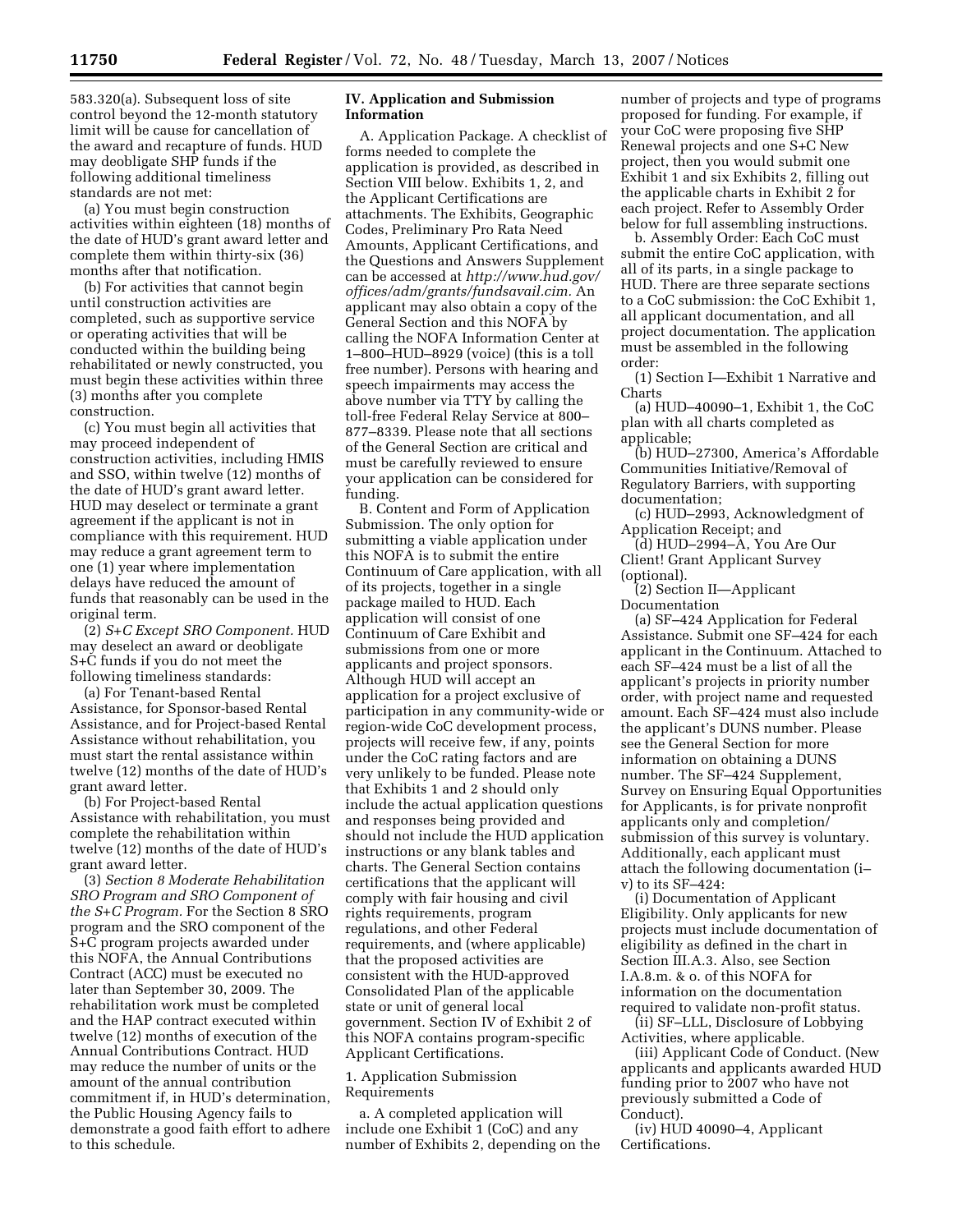(3) Section III—Project Documentation: Each project applying under Exhibit 2 must be submitted in its priority list order with all Exhibit 2 required forms, HUD–40090–2, completed for every project. The following documentation must be included after each project submission:

(a) Documentation of Sponsor Eligibility. Only sponsors for new projects must include documentation of eligibility as defined in the chart in Section III.A.3. See also Section I.A.8.n. for information on the documentation required to validate sponsor eligibility.

(b) HUD–96010, Program Outcome Logic Model (for Logic Model instructions, see the General Section of the NOFA);

(c) HUD–2880, Applicant/Recipient Disclosure/Update Report;

(d) HUD–2991, Certification of Consistency with the Consolidated Plan; and

(e) SF 424-Supplement, Survey on Ensuring Equal Opportunities for Applicants (for private nonprofit applicants only—completion of survey is voluntary).

2. *Assembly Format* 

a. The standard font that should be used for narratives is Times New Roman, size 12 (pitch). Number all pages within each exhibit sequentially and insert tabs marking each exhibit.

b. Please use a two-hole punch to insert holes at the top of your application.

c. Please do not bind your application, since this impedes processing.

## *C. Submission Dates and Times*

1. *Application Deadline Date.* Your completed application must be submitted on or before June 8, 2007 to the addresses shown below. HUD will not accept faxed or hand delivered applications.

a. *Timeliness.* Your application will be considered filed in a timely manner if your application is postmarked on or before 11:59:59 p.m. on the application deadline date, and received by HUD on or within fifteen (15) days of the application deadline date. Applicants may use any type of mail service provided by the United States Postal Service (USPS) to have their application package delivered to HUD in time to meet the timely submission requirements. Applicants using the USPS must take their application to a post office to get a receipt of mailing that provides the date and time the package was submitted to the USPS. USPS rules now require that large packages must be brought to a postal facility for mailing. In many areas, the

USPS has made a practice of returning to the sender, large packages that have been dropped in a mail collection box. If the USPS does not have a receipt with a digital time stamp, HUD will accept a receipt showing USPS Form 3817, Certificate of Mailing with a dated postmark. The proof of submission receipt provided by the USPS must show receipt no later than the application deadline. The Certificate of Mailing or other USPS receipt will be your documentary evidence that your application was timely filed. If your application is sent by overnight delivery or express mail, other than the United States Postal Service, your application will be timely filed if it is placed in transit with the overnight/express mail service on or before the application submission date. Applicants should retain a receipt from these services showing that it was submitted for delivery by the application deadline date and time. Applicants whose applications are determined to be late, who cannot furnish HUD with a receipt from the USPS or other mail carrier that verifies the package was submitted prior to the submission deadline date and time will not receive funding consideration.

b. *Field Office Copies.* The HUD Field Office must also receive one copy of your application, with the same due date and timely filing requirements as described in Section IV.C.1.a above. In the rare event that a CoC's entire application is not received at HUD Headquarters on time, HUD may similarly request proof that the Headquarters and Field Office copy was filed on time and, if so, may use the copy received by the Field Office for review.

## *D. Intergovernmental Review*

Not applicable.

#### *E. Funding Restrictions*

Funding Restrictions are outlined in Sections V.B.3.a and V.B.3.b.

*F. Other Submission Requirements* 

1. *Addresses for Submitting Applications:* 

a. *To HUD Headquarters.* Once you have downloaded the forms from the web site and completed the application and all documentation, submit your original completed application (the application with the original signed documentation) and one additional copy of Exhibit 1 only to: HUD Headquarters, Robert C. Weaver Building, 451 Seventh Street, SW, Room 7270, Washington, DC 20410, Attention: Continuum of Care Programs.

b. *To the Appropriate CPD Field Office.* Also submit one copy of your completed application to the Community Planning and Development Division of the appropriate HUD Field Office for your jurisdiction. Please see the following web site for Field Office addresses: *http://www.hud.gov/ localoffices.cfm.* 

2. *Security Procedures.* HUD recommends that applications be mailed or shipped express using the United States Postal Service (USPS). However, applications shipped via United Parcel Service (UPS), FedEx, DHL, or Falcon Carrier will also be accepted. Due to HUD security regulations, *no other delivery service is permitted into HUD Headquarters without escort. You must, therefore, use one of the four carriers listed above.* 

#### **V. Application Review Information**

A. Criteria. Your application will receive a higher score under the CoC scoring factors if the application demonstrates the achievement of four basic goals:

- —One, that you have successfully identified and developed partnerships with nonprofit organizations (including those representing persons with disabilities), government agencies, jurisdictional ten-year planning bodies, public housing agencies, faith-based and other community-based organizations, other homeless providers, housing developers and service providers, private businesses and business associations, law enforcement agencies, funding providers, and homeless or formerly homeless persons, and that your CoC structure and decision-making processes are inclusive of all of these parties. Also, other jurisdictional ten-year plans within your CoC's geographic area must be aligned and integrated with the CoC plan;
- —Two, that you have created, maintained, and built upon a community-wide inventory of housing and services for homeless families and individuals (both HUD and non-HUD funded); identified the full spectrum of needs of homeless families and individuals; and coordinated efforts to fill gaps between the current inventory and existing needs. This coordinated effort must appropriately address all aspects of the continuum, especially permanent housing;
- —Three, that you have instituted a CoCwide strategy to achieve the CoC's goals, especially to end chronic homelessness. This can be accomplished through careful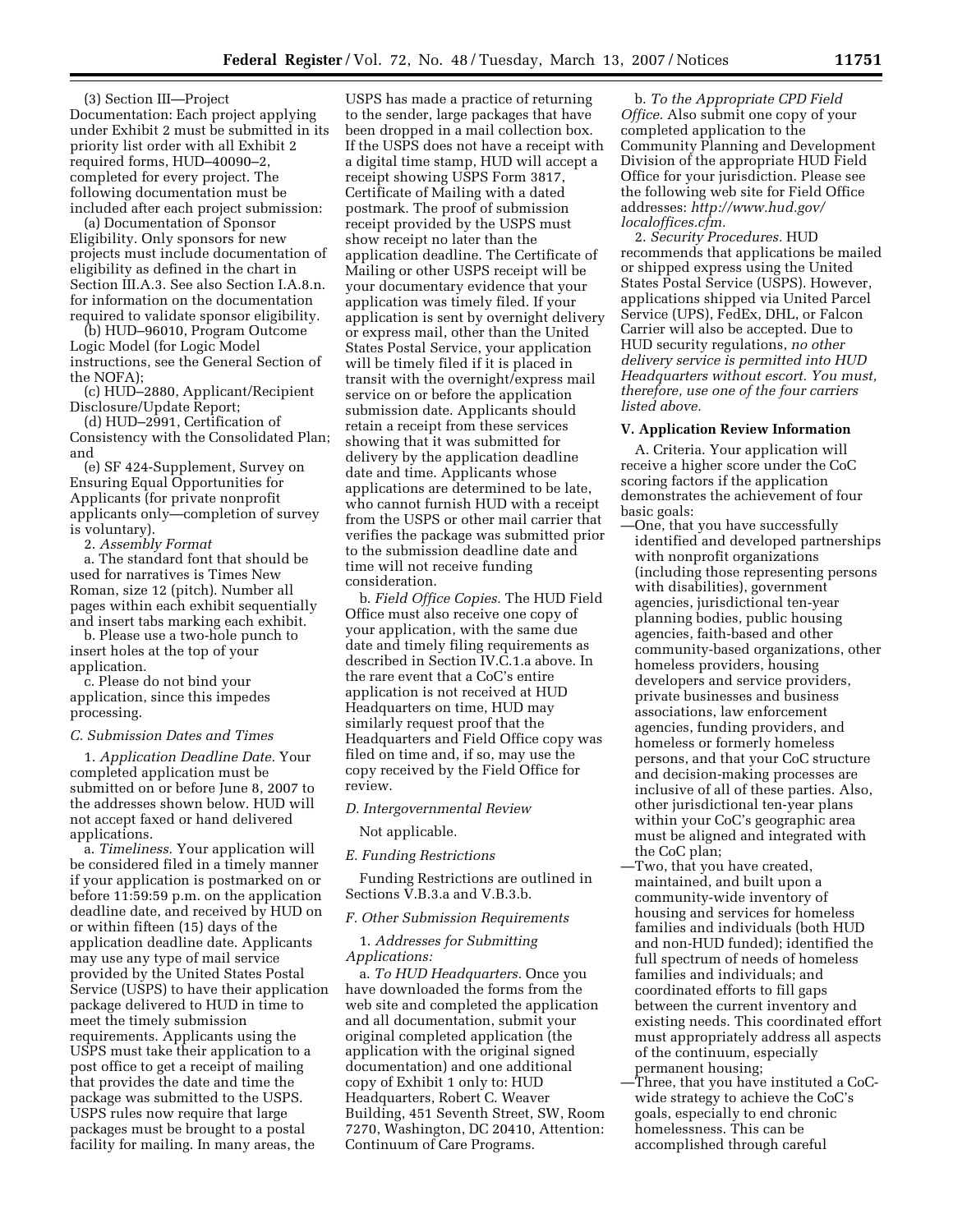planning, coordination with other state and local ten-year plans, and through leveraging resources from multiple sources; and

—Four, that your Continuum is working toward the HUD/national performance objectives (the objectives listed in Section VI.B.1 below and on Chart N in Exhibit 1, the CoC 10-Year Plan, Objectives, and Action Steps Chart), that you are reporting on progress toward the CoC's goals, and that you are coordinating homeless assistance with mainstream health, social services, and employment programs.

1. *Applicant and sponsor eligibility, capacity and performance.* HUD will review applications to ensure that the applicant and project sponsor meet the eligibility and capacity standards outlined in this section. If HUD determines these standards are not met, the project will be rejected from the competition. The eligibility, capacity and performance standards are as follows:

a. You must be eligible to apply for the specific program.

b. You must demonstrate ability to carry out the project(s). With respect to each proposed project, this means that, in addition to knowledge of and experience with homelessness in general, the organization carrying out the project, its employees, or its partners, must have the necessary experience and knowledge to carry out the specific activities proposed, such as housing development, housing management, and service delivery.

c. If you or the project sponsor is a current or past recipient of assistance under a HUD McKinney-Vento Act program, there must have been no delay in meeting applicable program timeliness standards unless HUD determines the delay in project implementation is beyond your or the project sponsor's control, there are no serious unresolved HUD monitoring finding, and no outstanding audit finding of a material nature regarding the administration of the program.

2. *Review, Rating and Conditional Selection.* HUD will use the same review, rating, and conditional selection process for all three programs (SHP, S+C and SRO). The standard factors for award identified in the General Section have been modified in this NOFA as described below. Only the factors described in this NOFA—Continuum of Care and Need—will be used to assign points. Parts 2a and 2b in this section describe selection factors. Up to 100 points will be assigned using these factors, including rating points for HUD's policy priority of ending chronic

homelessness; and the policy priority for removing regulatory barriers to affordable housing (see Section V.B.3.b. and V.A.2.a.(4)g. below on both policy priorities). There are no bonus points for proposing projects in an RC/EZ/EC–IIs.

a. *Continuum of Care.* HUD will award up to 60 points as follows:

(1) Organizational Structure: HUD will award up to 8 points based on the extent to which your application demonstrates:

(a) The existence of a coordinated, inclusive, and outcome-oriented community process, including organizational structure(s) and decisionmaking processes for developing and implementing a CoC strategy;

(b) That this process includes nonprofit organizations (such as veterans service organizations, organizations representing persons with disabilities, faith-based and other community-based organizations, and other groups serving homeless and other low-income persons), state and local governmental agencies, public housing agencies, housing developers and service providers, school systems, law enforcement, hospital and medical entities, funding providers, local businesses and business associations, and homeless or formerly homeless persons; and

(c) That the CoC has a process in place to achieve fair and impartial project review and selection, with representation and input from diverse parties such as those outlined under Criteria for Application Review.

(2) CoC Housing and Service Needs: HUD will award up to 12 points based on the extent to which your application demonstrates:

(a) That a well-defined and comprehensive strategy has been developed which addresses the components of a CoC system (i.e., outreach, intake and assessment; emergency shelter; transitional housing; permanent supportive housing; and prevention), and that the strategy has been designed to serve all homeless subpopulations in the community (e.g., seriously mentally ill, persons with multiple diagnoses, veterans, persons with HIV/AIDS), including those persons living in emergency shelters, supportive housing for homeless persons, or in places not designed for, or ordinarily used as, a regular sleeping accommodation for human beings. Having high-quality data is important, and your application in this section must demonstrate the CoC's data collection methods.

(b) HMIS Implementation. Of these 12 points, HUD will award up to 5 points based upon the extent to which your

application demonstrates progress in the planning, implementation and operation of an HMIS system covering at a minimum all street outreach, emergency shelters and transitional housing programs so that a reliable, unduplicated count of homeless persons on the street and in shelters may be conducted.

(3) CoC Strategic Planning: HUD will award up to 10 points based on the extent to which your application demonstrates:

(a) The existence of a performancebased 10-year strategy for ending chronic homelessness that establishes specific action steps to achieve the five objectives listed in Chart N, the CoC 10- Year Plan, Objectives, and Action Steps Chart, with measurable achievements. It should be integrated with other ten-year plans in the community to eliminate chronic homelessness (if applicable), the local HUD Consolidated Plan, and other state and local plans related to homelessness;

(b) Your Continuum's progress in working with the appropriate local government entity to develop and implement a discharge policy for persons leaving publicly funded institutions or systems of care (such as health care facilities, foster care or other youth facilities, or correction programs and institutions) in order to prevent such discharge from immediately resulting in persons entering the homeless system;

(c) Proposes projects that are consistent with identified unmet needs and correctly completes the priority chart (note: if you do not provide a Project Priority Chart in Exhibit 1, all proposed projects may lose up to 30 points of the 40-point Need total);

(d) Provides estimates of renewal funds needed through 2012 for SHP and S+C projects; and

(e) Demonstrates leveraging of funds requested under this NOFA with other resources, including private, other public, and mainstream services and housing programs, for proposed projects and ongoing efforts (Leveraging Supplemental Resources).

(4) CoC Performance: HUD will award up to 18 points based upon the CoC's progress in reducing homelessness, including chronic homelessness. Please note that HUD reserves the right to award at least a minimum score of half of the full points in this section, for each completed chart in Part IV, CoC Performance, to continuums located in areas affected by Hurricanes Katrina and Rita that President Bush has declared to be major disaster areas under Title IV of the Robert T. Stafford Act. CoC Performance will be measured by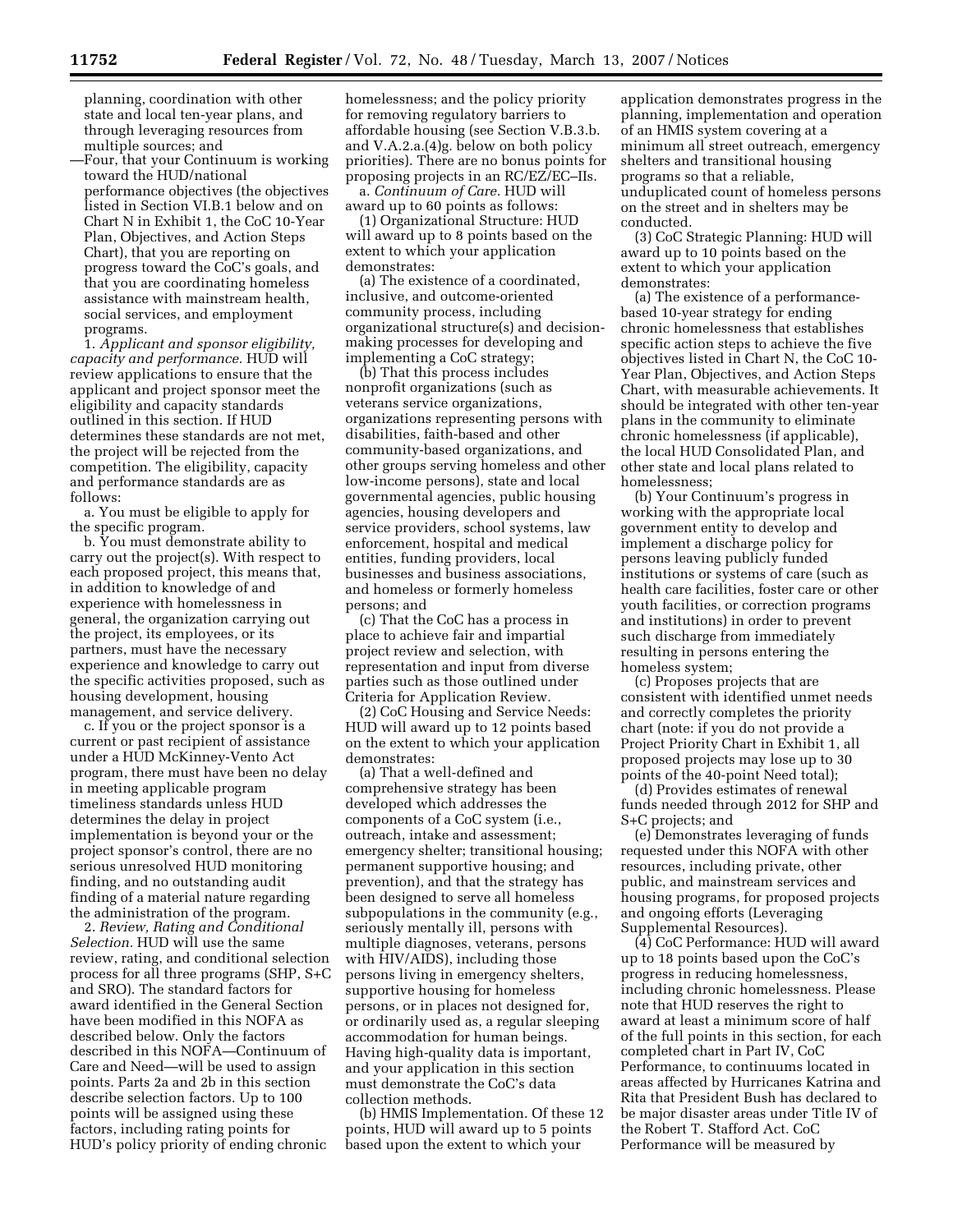demonstrating: That the CoC has taken specific action steps and made progress toward achieving its goals; That the CoC has increased the number of permanent housing beds for the chronically homeless and made progress toward eliminating chronic homelessness;

Program participants' success in moving to and maintaining permanent housing as reported in the most recent Annual Progress Report (APR);

The extent to which participants successfully become employed and access mainstream programs. These measures emphasize HUD's determination to assess grantees' performance in the prior program year and to determine if they are meeting the overall goal of the homeless assistance grants under which they are funded. Both housing and supportive services only projects will be assessed, using the data submitted in Exhibit 1, Charts W and X;

That the CoC has no unexecuted grants;

That projects within the CoC have policies and practices in place to hire, and have hired, low and very lowincome employees and subcontractors, under Section 3 of the Housing and Urban Development Act of 1968 (HUD will award up to 2 points for this chart, within the 18 points for this rating factor); and

Removal of Regulatory Barriers to Affordable Housing: As provided for in the General Section, HUD will award up to 2 points, within the 18 points for this rating factor, based on the extent that the CoC's application demonstrates a local plan and/or existing policy to remove regulatory barriers to the production of affordable housing. Applicable activities include the support of state and local efforts to streamline processes, eliminate redundant requirements, statutes, regulations, and codes that impede the availability of affordable housing. The response (one questionnaire per CoC) should be submitted for consideration as a completed HUD Form 27300, Questionnaire for HUD's Removal of Regulatory Barriers. The Continuum should submit the questionnaire for the local jurisdiction where the majority of its CoC assistance will be provided. Please identify the name of the jurisdiction reported on the top of the first page of the returned questionnaire. The completed questionnaire (Part A or B, NOT both) must include some form of documentation, where requested, and identify a point of contact. This questionnaire can be found in the attachments to the General Section and should be submitted with Exhibit 1.

(5) *Emphasis on Housing Activities:*  HUD will award up to 12 points based upon the relationship between funds requested for housing activities (i.e., transitional and permanent) and funds requested for supportive service activities among projects assigned 40 need points (including S+C renewals). Points will be awarded on a sliding scale with the Continuums with the highest percentage of approvable requests for funds for housing activities receiving the highest points. HUD will count as housing activity all approvable requests for funds for rental assistance and approvable requests for funds for acquisition, rehabilitation, construction, leasing and operations when used in connection with housing. HMIS costs and administrative costs will be excluded from this calculation.

b. *Need:* HUD will award up to 40 points for need. There is a three-step approach to determining the need scores to be awarded to projects.

(1) *Step 1—HUD's Determination of preliminary pro rata need:* To determine the homeless assistance need of a particular jurisdiction, HUD will use nationally available data, including the following factors as used in the Emergency Shelter Grants (ESG) program; data on poverty, housing overcrowding, population, age of housing, and growth lag. Applying those factors to a particular jurisdiction provides an estimate of the relative need index for that jurisdiction compared to other jurisdictions applying for assistance under this NOFA.

(2) *Step 2—Determining CoC hold harmless pro rata need:* In CoCs where the total amount needed to fund, for one year, all SHP grants eligible for renewal in this competition exceeds the preliminary pro rata need amount for that CoC, the CoC will receive this higher amount, referred to as the CoC hold harmless amount. SHP grants eligible for renewal are those that expire between January 1, 2008 and December 31, 2008. No adjustment will be made for S+C renewals. To provide communities with maximum flexibility in addressing current needs, CoCs have the discretion to not fund or to reduce one or more SHP renewal project applications and still receive the benefit of the hold harmless amount if the CoC proposes to use that amount of reduced renewal funds for new permanent supportive housing projects. As in past years, CoCs who would like to create new permanent housing units may use the ''hold harmless reallocation process'' to do so. With this process, eligible CoCs can replace or reduce renewal projects with a new permanent housing project using the same funds. In

the past, a CoC risked losing the funds that it had ''reallocated'' in this way if the CoC did not score above the full funding line. New this year, if a CoC reallocates a portion of its pro rata need to an eligible new permanent housing project, the project will be funded, as long as it is in a CoC receiving at least 65 points. HUD is making this change to make it easier for CoCs to choose to fund new permanent housing units. For more information on hold harmless status and the process for reallocating pro rata need, see section I.A.8.g of this NOFA (the glossary) or the Questions and Answers Supplement at *www.hud.gov/offices/adm/grants/ fundsavail.cfm.* 

(3) *Step 3—Samaritan Housing Initiative:* Formerly referred to as the Permanent Housing Bonus, this special incentive to promote permanent supportive housing for the chronically homeless is provided to CoC systems that place an eligible, new permanent supportive housing project in the number one priority position on the priority list. If the number one priority project qualifies as an eligible, new permanent housing project exclusively serving the chronically homeless, then the full amount of that project's eligible housing activities, up to a maximum 15 percent of the CoC's preliminary pro rata need, will be added to the pro rata need amount for the Continuum. The only eligible activities that will be counted toward this bonus are housing activities and for SHP, case management, and administration. Applicants may use no more than 20 percent of this bonus for case management costs. Please note: any amount of the proposed project that exceeds the limitations described above will be applied against the pro rata need for the CoC. For the SHP program, housing activities are acquisition, new construction, rehabilitation, leasing of housing and operating costs when used in connection with housing. S+C and SRO rental assistance are defined as housing activities and are eligible under the incentive as well. HMIS costs will be excluded from this calculation.

(4) *Step 4—Final Pro Rata Need:* The dollar amount determined after application of each of these steps, as applicable, is referred to as the ''final pro rata need amount.'' Please be advised that the final funding amount awarded to Shelter Plus Care or Section 8 SRO projects may be different from the requested amount due to changes in the FMRs. HUD will apply FMR changes after selection.

(5) *Step 5—Awarding need points to projects*: Once HUD establishes the final pro rata need, HUD will apply it against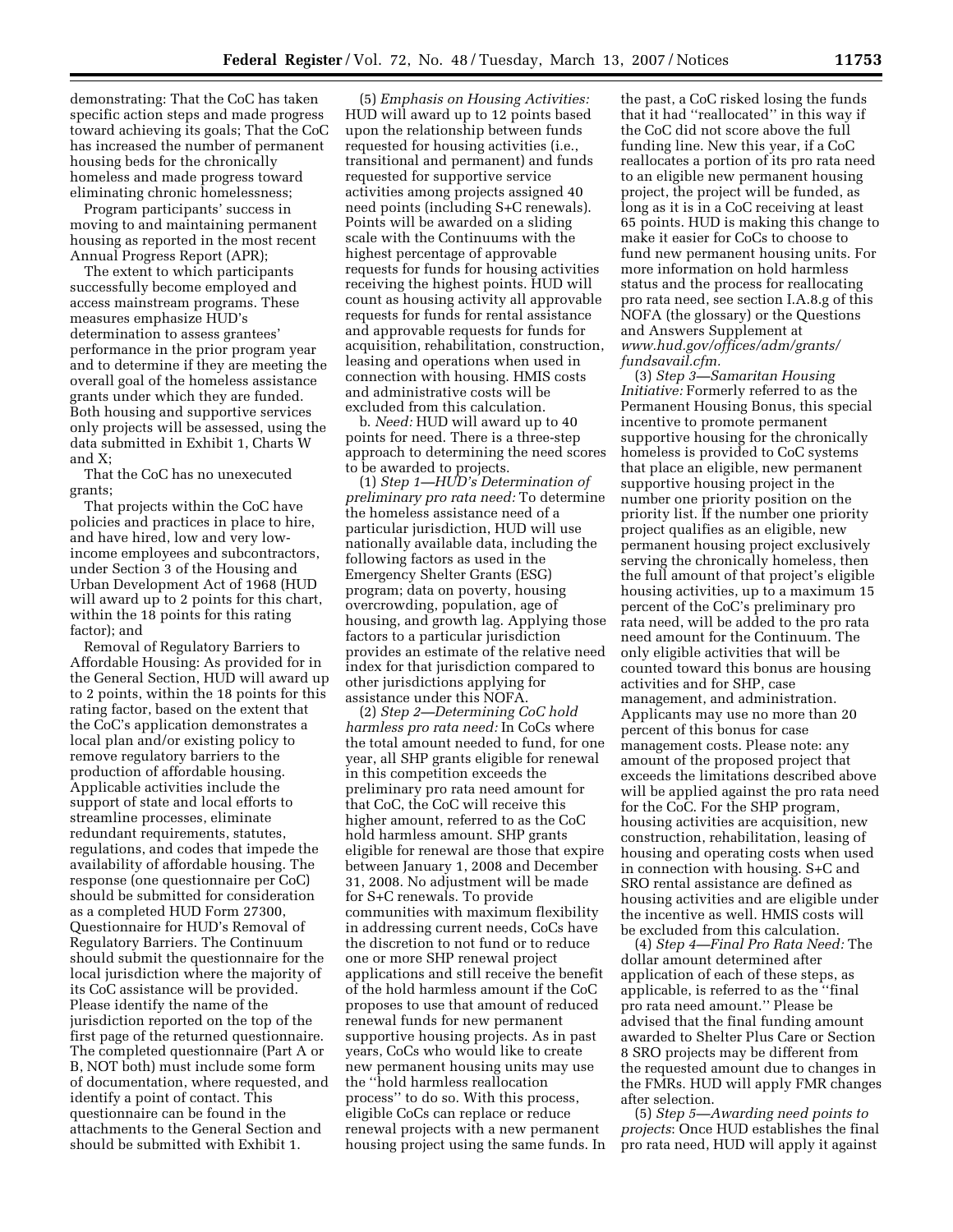the priority project list in the application. Starting from the highest priority project, HUD will proceed down the list to award need points to each project. Any project not falling fully within the 40 point need range will receive 10 need points. Thereafter, HUD will proceed further down the priority project list and award 10 points for need to each project if it falls fully within the ''second level'' of pro rata need amount for that CoC. The ''second level'' is the amount between the pro rata need and twice the pro rata need for the CoC. Remaining projects each receive 5 points. If the projects for the Continuum are not prioritized, then all projects will receive 0 points for Need.

## *B. Reviews and Selection Process*

1. *Review, Rating, and Ranking.* HUD may employ rating panels to review and rate applications. See the General Section for more information on rating panels. Two types of reviews will be conducted—threshold review and selection factor (CoC and Need) rating. Applicant and Sponsor Eligibility and Capacity as well as Project Eligibility and Project Quality are threshold reviews. Threshold reviews are explained in Section III.C.2 of this NOFA, which covers eligible applicants and projects. HUD will add the score for the CoC to the Need score to obtain a total score for each project. The projects will then be ranked nationally from highest to lowest according to the total combined score.

2. *Conditional Selection and Adjustments to Funding* 

a. *Conditional Selection.* Whether a project is conditionally selected, as described in Section VI.A, will depend on its overall ranking compared to others, except that HUD reserves the right to select lower rated eligible projects in order to meet the 30 percent overall permanent housing requirement, as well as the 10 percent chronic homeless requirement. Projects that are included in the 10 percent chronic homeless requirement may also be part of the 30 percent overall permanent housing requirement. (See Section V.B.3 below for additional selection considerations regarding these requirements.)

When insufficient funds remain to fund all projects in the competition having the same total score, HUD will first fund permanent housing projects if necessary to achieve the 30 percent overall permanent housing requirement. HUD will then fund non-permanent housing, safe haven-TH and transitional housing projects that predominantly serve individuals experiencing chronic homelessness in order to achieve the 10

percent chronic homeless requirement. HUD will then break ties among the remaining projects with the same total score by comparing scores received by the projects for each of the following scoring factors, in the order shown: Need, Overall CoC score, CoC Organizational Structure, CoC Housing and Service Needs, CoC Strategic Planning, CoC Performance, Housing Emphasis and Performance. The final tie-breaking factor is the priority number of the competing projects on the applicable CoC priority list(s).

HUD has determined that the Congressional goal of enhancing homeless data collection at the CoC level is best achieved by assisting CoCs seeking dedicated Homeless Management Information Systems (HMIS) to receive Supportive Housing Program funds. To this end, HUD reserves the right to fund for at least one year lower rated eligible dedicated HMIS projects receiving 40 need points and at least 25 Continuum points.

b. Adjustments to Funding: HUD has determined that geographic diversity is an appropriate consideration in selecting homeless assistance projects in the competition. HUD believes that geographic diversity can be achieved best by awarding grants to as many CoCs as possible. To this end, in instances where any of the 50 States, the District of Columbia, the Commonwealth of Puerto Rico, Guam, the Northern Mariana Islands, the Virgin Islands, and American Samoa does not have at least one funded CoC, HUD reserves the right to fund eligible project(s) receiving 40 Need points in the CoC with the highest total score in that jurisdiction. To qualify for funding, the total score for these first-level projects on the CoC priority list must be at least 65 points. In the case of two or more CoCs with the same total score, HUD will use the tiebreaking rules described above. In addition, if the highest priority project passing threshold requirements within a CoC fails to meet the criteria for receiving 40 Need points, HUD reserves the right to reduce the total requested amount for that project to allow it to qualify for 40 Need points. If you do not submit clear project priority designations for the Continuum or if HUD, at its sole discretion, cannot determine the CoC's priority designations, then HUD will give all such projects 0 Need points. If the CoC requests a new permanent housing project as the highest priority, and HUD determines that it is *not* a permanent housing project, HUD reserves the right to not award funds to that project rather than reclassify the component. The intent of this provision is to preserve

PRN for lower ranking projects. Finally, if the total amount that would be awarded for first level projects in a CoC exceeds the final pro rata need amount for that CoC, the lowest priority first level project being selected for funding will be reduced to the amount that is wholly within the higher need level. HUD may otherwise adjust funding of applications in accordance with the provisions of the General Section.

In addition, HUD reserves the right to ensure that a project that is applying for, and eligible for, selection under this competition is not awarded funds that duplicate activities. If the geography included in your CoC strategy substantially overlaps that of another application, projects within the CoC application that receive the highest CoC score will be eligible for up to 40 Need points. Projects in the competing CoC application with the lower CoC score will receive 0 need points. In no case will the same geographical area be used more than one time in assigning Need points. The local HUD Field Office can help you determine if any of the areas proposed for inclusion by your CoC system is also likely to be claimed under another CoC system in this competition.

3. *Additional Selection Considerations.* HUD also will apply the limitations on funding described below in making conditional selections.

a. *Thirty Percent Permanent Housing Requirement.* In accordance with the appropriation for homeless assistance grants in the Fiscal Year 2007 HUD Appropriations Act, HUD will use not less than 30 percent of the total FY 2007 Homeless Assistance Grants appropriation, excluding amounts provided for renewals under the S+C Program, to fund projects that meet the definition of permanent housing. Projects meeting the definition of permanent housing for this purpose are:

(1) New and renewal projects under the SHP that are designated as either permanent housing for homeless persons with disabilities or Safe Haven projects designated as having the characteristics of permanent housing for homeless persons with disabilities, including having leases with all program participants. All such permanent housing projects chosen for this purpose must have received at least 10 Need points, and must be submitted as part of a CoC application receiving at least 25 points under the CoC scoring factor. However, no CoC applicant may receive more than 30 percent of its pro rata need, up to \$3 million, for ''second level'' permanent housing projects assigned 10 Need points that are selected for funding under this procedure. (See Section V.A.2.b(5) for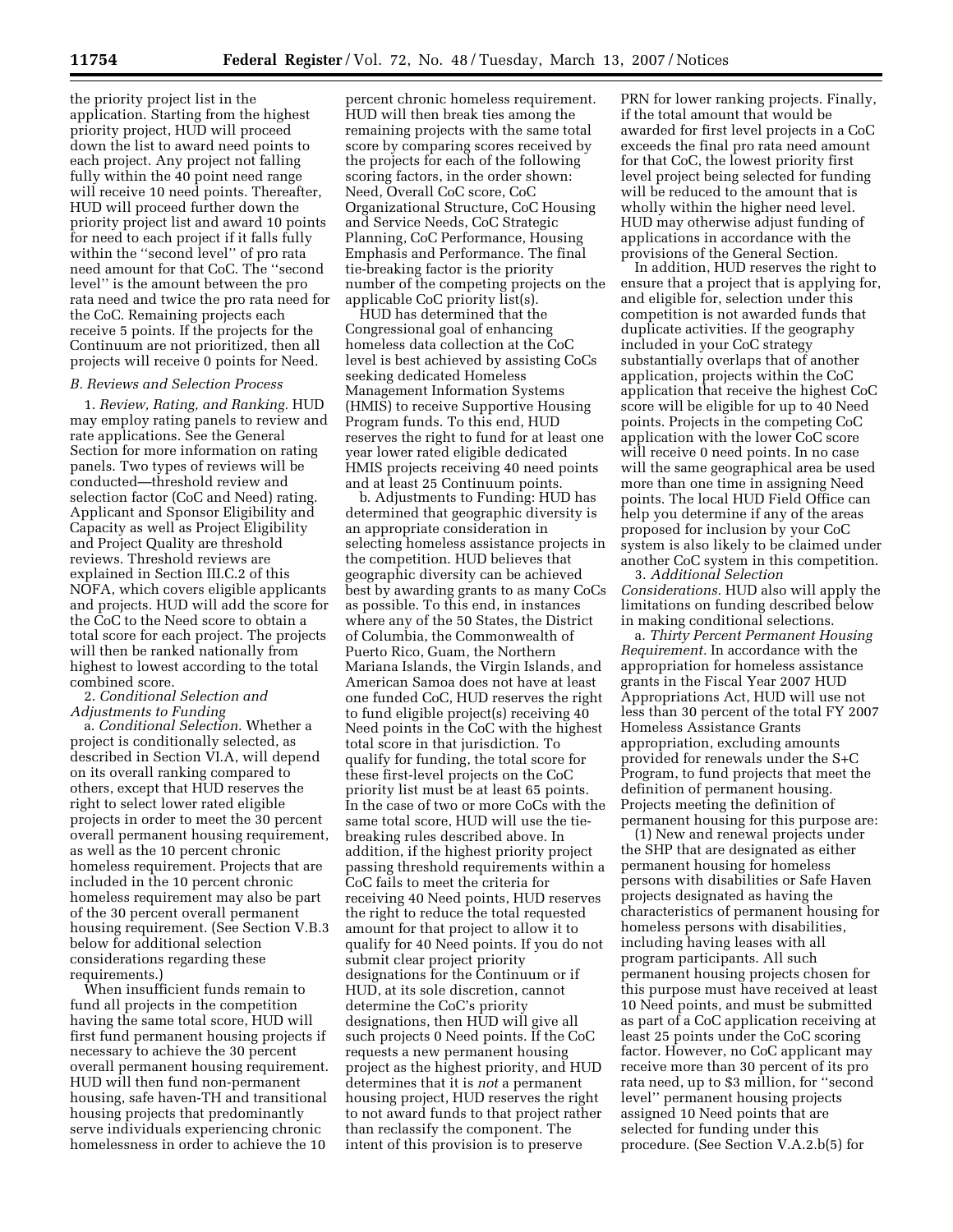definition of ''second level.'') HUD will award no less than 30 percent of the total FY 2007 Homeless Assistance Grants appropriation, excluding amounts for S+C renewals, for permanent housing projects unless an insufficient number of approvable permanent housing projects are submitted. In order to meet this permanent housing funding requirement and stay within the total funding amount available, initially selected Supportive Service Only (SSO) and nonpermanent housing projects will be deselected if necessary to add an adequate number of permanent housing projects, even if they are lower scoring housing projects. HUD will, if necessary, first proceed to de-select new SSO projects initially selected, starting with lowest scoring new projects and proceeding to higher scoring new SSO projects initially selected. If the funding line is still exceeded, HUD will proceed to de-select the lowest scoring new nonpermanent housing projects initially selected and proceed to higher scoring new non-permanent housing projects. Finally, if the funding line is still exceeded HUD will proceed to de-select SSO and then other non-permanent housing renewal projects until all selected projects are within the funding line.

(2) New S+C projects; and

(3) SRO projects.

b. *Ten Percent Housing for Chronic* 

*Homeless Requirement:* HUD has implemented a requirement that at least 10 percent of the appropriation must be awarded for projects predominantly serving individuals experiencing chronic homelessness. To be considered predominantly serving chronically homeless people, at least 70 percent of the persons served in this project must meet HUD's definition of chronic homelessness. Permanent housing, transitional and safe haven housing projects, whether new or renewal, that commit to predominantly serving persons experiencing chronic homelessness will be counted for this purpose. To meet this requirement, HUD will also include permanent housing projects selected for the 30 percent requirement that predominantly serve chronically homeless persons. S+C renewals will then be screened to count projects predominantly serving chronically homeless persons. If the 10 percent requirement is not yet met, permanent, transitional and safe haven housing projects below the funding line that predominantly serve chronically homeless persons will also be selected to achieve this requirement.

c. *Distribution of Selections:* In accordance with section 429 of the

McKinney-Vento Act, HUD will award Supportive Housing Program funds as follows: not less than 25 percent for projects that primarily serve homeless families with children; not less than 25 percent for projects that primarily serve homeless persons with disabilities; and not less than 10 percent for supportive services not provided in conjunction with supportive housing. After projects are rated and ranked, based on the factors described above, HUD will determine if the conditionally selected projects achieve these minimum percentages. If not, HUD will skip higher-ranked projects in order to achieve these minimum percentages.

In accordance with section 463(a) of the McKinney-Vento Act, at least 10 percent of S+C funds will be awarded for each of the four components of the program: Tenant-based Rental Assistance; Sponsor-based Rental Assistance; Project-based Rental Assistance; and Single Room Occupancy (provided there are sufficient numbers of approvable projects to achieve these percentages). After projects are rated and ranked, based on the factors described above, HUD will determine if the conditionally selected projects achieve these minimum percentages. If necessary, HUD will skip higher-ranked projects in order to achieve these minimum percentages.

In accordance with section 455(b) of the McKinney-Vento Act, no more than 10 percent of the assistance made available for S+C in any fiscal year may be used for programs located within any one unit of general local government. In accordance with section 441(c) of the McKinney-Vento Act, no city or urban county may have SRO Section 8 projects receiving a total of more than 10 percent of the assistance made available under this program. HUD is defining the 10 percent availability this fiscal year as \$10 million for S+C and \$10 million for Section 8 SRO. However, if the amount awarded under either of these two programs exceeds \$100 million, then the amount awarded to any one unit of general local government (for purposes of the S+C Program) or city or urban county (for the purposes of the Section 8 SRO Program) cannot exceed 10 percent of the actual total amount awarded for that program.

Lastly, HUD reserves the right to reduce the amount of a grant if necessary to ensure that no more than 10 percent of assistance made available under this NOFA will be awarded for projects located within any one unit of general local government or within the geographic area covered by any one Continuum of Care. If HUD exercises a

right it has reserved under this NOFA, that right will be exercised uniformly across all applications received in response to this NOFA.

4. *Corrections to Deficient Applications.* The General Section provides the procedures for corrections to deficient applications.

## **VI. Award Administration Information**

## *A. Award Notices*

1. *Action on Conditionally Selected Applications.* HUD will notify conditionally selected applicants in writing. HUD may subsequently request them to submit additional project information, which may include documentation to show the project is financially feasible; documentation of firm commitments for cash match; documentation showing site control; information necessary for HUD to perform an environmental review; a copy of your Code of Conduct; and such other documentation as specified by HUD in writing to the applicant, that confirms or clarifies information provided in the application. HUD will notify SHP, SRO, S+C and S+C/SRO applicants of the deadline for submission of such information. If an applicant is unable to meet any conditions for fund award within the specified timeframe, HUD reserves the right not to award funds to the applicant and add them to funds available for the next competition for the applicable program.

2. *Applicant Debriefing:* See the General Section for applicant debriefing procedures.

3. *Appeals Process:* Applicants may appeal the results of HUD's review and selection process if they believe a HUD error has occurred. Appeals must be submitted in writing to the Assistant Secretary for Community Planning and Development and must state what HUD error the applicant believes has occurred.

## *B. Administrative and National Policy Requirements*

## 1. Administrative and Other Program Requirements

a. The Government Performance and Results Act (GPRA) require Federal agencies to measure the performance of their programs. HUD captures this information not only from monitoring visits and APRs, but also on the data gathered in annual competitions. For example, the description of methods used in determining the project priority order submitted in Exhibit 1, CoC-Q, Project Priorities Chart, provides verification that projects are performing satisfactorily and are effectively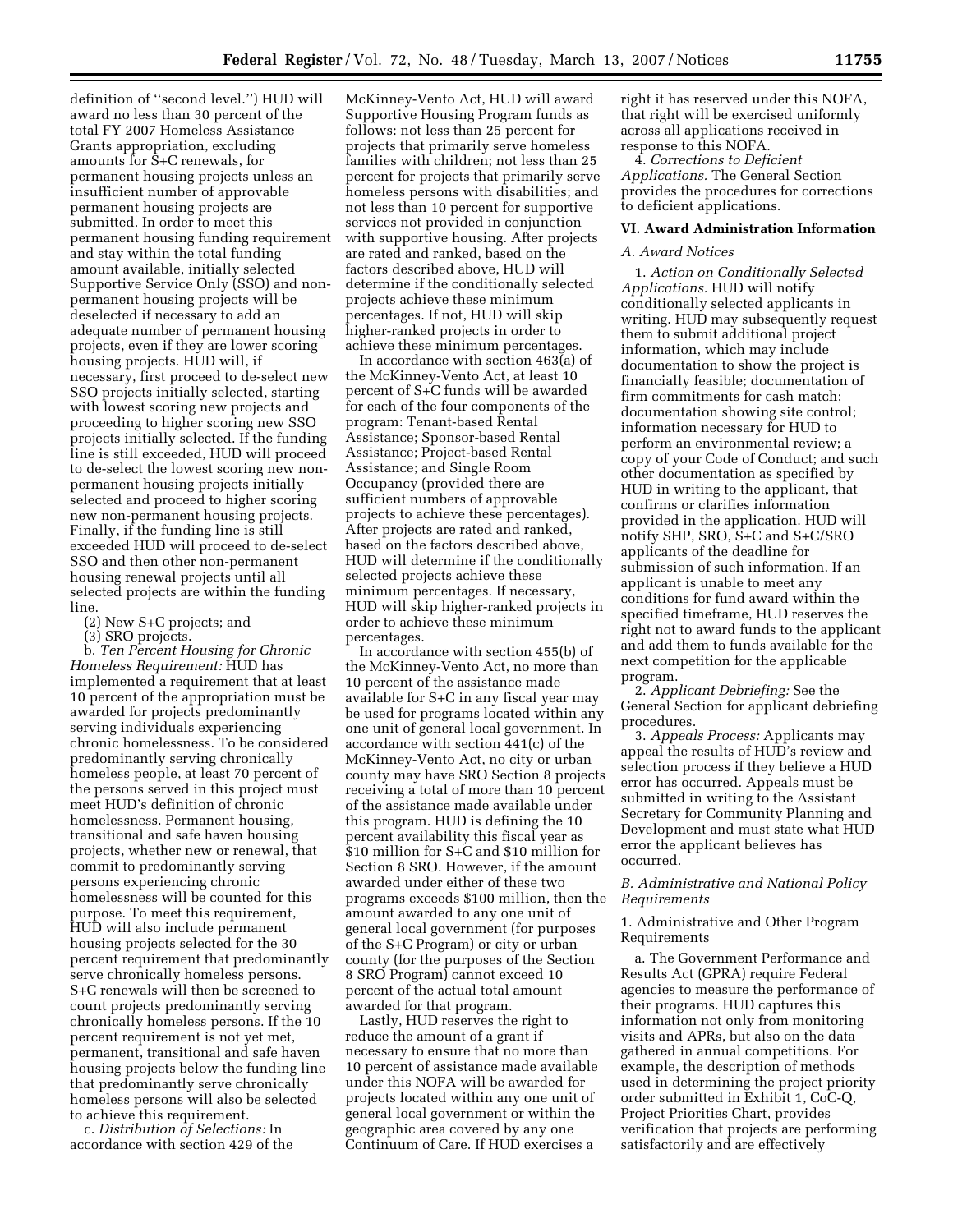addressing the needs for which they were designed. HUD's homeless assistance programs are measured in 2007 by the objective to ''end chronic homelessness and to move homeless families and individuals to permanent housing.'' This objective has a number of measurable indicators, five of which relate directly to the Continuum of Care homeless assistance programs. These five indicators are:

(1) Create new permanent housing beds for chronically homeless persons. This information is collected in Exhibit 1, Chart V, CoC Chronic Homeless Progress Chart;

(2) At least 395 functioning CoC communities will have a functional Homeless Management Information System (HMIS) by Fiscal Year 2007. This information is collected via Exhibit 1, Chart CoC-M, HMIS Charts;

(3) The percentage of formerly homeless individuals who remain housed in HUD permanent housing projects for at least 6 months will be at least 71 percent. Stability in this permanent housing is addressed in Exhibit 1, Chart CoC-W, CoC Housing Project Performance Chart;

(4) The percentage of homeless persons who have moved from HUD transitional housing into permanent housing will be at least 61.5 percent. The success of transitional housing is addressed in Exhibit 1, Chart CoC-W, CoC Housing Project Performance Chart; and

(5) The employment rate of persons exiting HUD homeless assistance projects will be at least 18 percent. Obtaining employment is addressed in Exhibit 1, Chart CoC-X, CoC Mainstream Programs and Employment Project Performance Chart.

b. To achieve this objective and each of these measurable indicators, HUD needs your community's help. The emphasis in this year's competition on housing chronically homeless persons, using HUD funds for transitional and especially permanent housing, helping clients access mainstream service programs and jobs, and implementing HMIS are all aligned with this GPRA objective and its performance indicators.

c. Executive Order 13202, ''Preservation of Open Competition and Government Neutrality Towards Government Contractors' Labor Relations on Federal and Federally Funded Construction Projects.'' Please see the General Section for further information.

d. Procurement of Recovered Materials. Please see the General Section for further information.

e. Please reference the General Section of the NOFA for other administrative requirements.

2. *Sanctions.* Should HUD determine, in its sole discretion, that sufficient evidence exists to confirm that the entity responsible for convening and managing the CoC process in a community has failed to follow locally established or accepted procedures governing the conduct of that process or has failed to provide for a fair process, including a project priority selection process that gives equal consideration to projects proposed by nonprofit organizations, HUD reserves the authority to impose sanctions up to and including a prohibition on that entity and the individuals comprising that entity from participating in that capacity in the future. In making this determination, HUD will consider as evidence court proceedings and decisions, or the determinations of other independent and impartial review bodies. This authority cannot be exercised until after a description of procedural safeguards, including an opportunity for comment and appeal, and the specific process and procedures for imposing a prohibition or debarment, have been published in the **Federal Register**.

## *C. Reporting*

Once conditionally selected applications advance to full award and execution of a grant agreement, grantees are required to submit an APR and a completed Logic Model showing outputs and outcomes achieved for the year to both HUD Headquarters and the respective Field Office each year. Grantees must also respond to the management questions contained in the Logic Model. For FY 2006, HUD is considering a new concept for the Logic Model. The new concept is a Return on Investment (ROI) statement. HUD will be publishing a separate notice on the ROI concept.

In addition, applicants must report race and ethnicity data for beneficiaries of HUD programs in conformity with form 27061 HUD Race and Ethnic Data Reporting Form. CoC applicants may report this data as part of their Annual Performance Report submission to HUD.

Also, Grantees who expend \$500,000 or more in a year in Federal awards are reminded they must have a single or program-specific audit for that year in accordance with the provisions of 24 CFR 45 and OMB Circular No. A–133.

## **VII. Agency Contacts**

A. For Further Information. You may contact the HUD Field Office serving your area, at the telephone number

shown in the General Section, or you may contact the NOFA Information Center at 1–800–483–8929. Individuals who are hearing- or speech-impaired should use the Information Relay Service at 1–800–877–8339 (these are toll-free numbers).

B. For Technical Assistance. Before the application deadline, HUD staff will be available to provide you with general guidance. HUD staff, however, cannot provide you with guidance in actually preparing your application. HUD Field Office staff also will be available to help you identify organizations in your community that are involved in developing the CoC system. Following conditional selection of applications, HUD staff will be available to assist selected applicants in clarifying or confirming information that is a prerequisite to the offer of a grant agreement or Annual Contributions Contract by HUD. However, between the application deadline and the announcement of conditional selections, HUD will accept no information that would improve the substantive quality of your application pertinent to HUD's funding decision.

C. Satellite Broadcast. HUD will hold one or more information broadcasts via satellite for potential applicants to learn more about the program and preparation of the application. Viewing of these broadcasts, which will provide critical information on the application process, is highly recommended. For more information about the date and time of the broadcast, you should consult the HUD web site at *http://www.hud.gov/ offices/adm/grants/fundsavail.cfm.* 

#### **VIII. Other Information**

#### *A. Paperwork Reduction Act*

The information collection requirements contained in this document have been submitted for approval by the Office of Management and Budget (OMB) under the Paperwork Reduction Act of 1995 (44 U.S.C. 3501– 3520) and the OMB approval number is 2506–0112. In accordance with the Paperwork Reduction Act, HUD may not conduct or sponsor, and a person is not required to respond to, a collection of information unless the collection displays a currently valid OMB control number. Public reporting burden for the collection of information is estimated to average *200* hours per annum per respondent for the application and grant administration. This includes the time for collecting, reviewing, and reporting the data for the application, semi-annual reports and final report. The information will be used for grantee selection and monitoring the